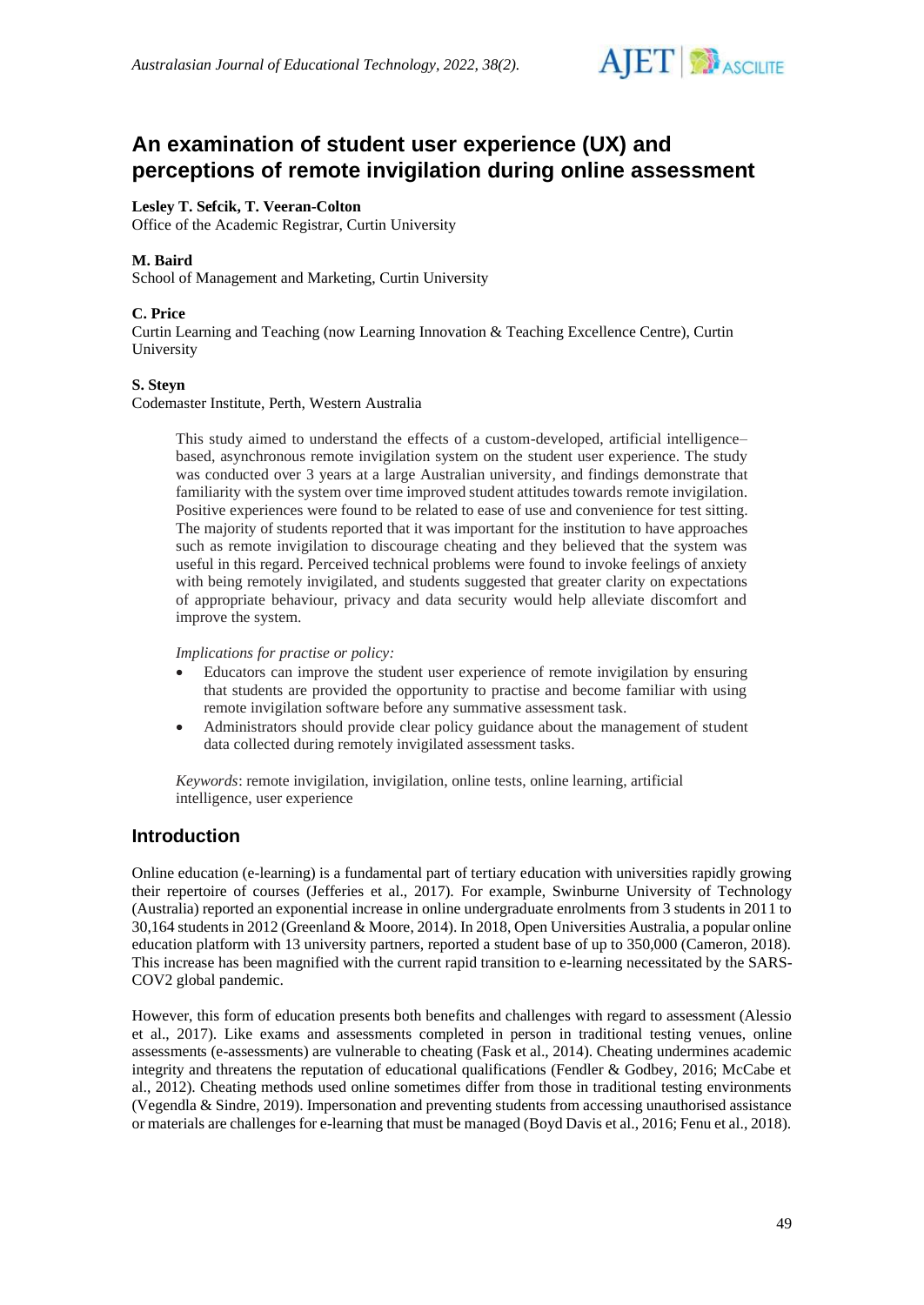

Parnther (2020) suggested that "academic integrity is the cornerstone of the learning process" (p. 25). Thus, maintaining academic integrity in rapidly growing e-learning environments is a critical issue for higher education stakeholders (Alessio et al., 2017; Baird et al., 2019; Fenu et al., 2018; Ullah et al., 2016; Woldeab et al., 2017). To address this issue and mitigate cheating risks, institutions are adopting remote invigilation (also known as remote proctoring) methods for e-assessments as one strategy to better assure integrity (Boyd Davis et al., 2016).

## **Remote invigilation systems**

Online remote invigilation systems are generally provided as a software as a service solution. This involves students downloading specific software onto their computers, which allows webcam, microphone and desktop feeds to be viewed or recorded by a third-party service provider while they are completing an assessment. Some systems utilise lock-down browsers to help prevent access to unauthorised materials (Jefferies et al., 2017). The provider then makes the recordings or reports available to the educators as evidence of assessment integrity. Assessments can be completed from the students' preferred location or within a designated testing centre (Atoum et al., 2017; Milone et al., 2017). Institutions are increasingly requiring the use of this type of software to facilitate sitting for e-assessments remotely (outside of normal invigilated testing environments in traditional campus venues) to ensure integrity (Mellar et al., 2018).

These services generally operate in one of two ways: (a) real-time invigilation with a live invigilator or (b) asynchronous monitoring, which records the assessment process, and recordings are reviewed post-hoc by either a live invigilator or by artificial intelligence (AI) (Atoum et al., 2017; Lilley et al., 2016; Vegendla & Sindre, 2019).

### *Real-time remote invigilation*

Real-time live remote invigilation entails that a human invigilator monitors student behaviour through their webcam feed while they are in the process of sitting for their e-assessment (Lilley et al., 2016). The invigilator is able to see and hear the student through their webcam, and the student generally is required to show the invigilator the testing environment. Real-time live remote invigilation requires that a student complete an assessment at a designated time in which they meet online with the invigilator. A disadvantage to live remote invigilation is that it is an expensive and resource-intensive service that is not easily scalable (Atoum et al., 2017; Fenu et al., 2018). Invigilators may be monitoring tens of students simultaneously (Jefferies et al., 2017). This type of invigilation may also limit flexibility for the student to sit the assessment at a time that suits them best.

#### *Asynchronous remote invigilation*

For asynchronous live remote invigilation, a live invigilator reviews the recording of the assessment process post-hoc and provides a report to the educator. For automatic or asynchronous remote invigilation with AI, the AI reviews the recordings either post-hoc or concurrent with the assessment process and provides a summary for the educator to review. The main benefit of asynchronous remote invigilation for students is increased flexibility as they can complete the assessment without having to schedule a session with an invigilator. Automatic invigilation systems may also be more cost-efficient by eliminating the need for numerous human invigilators and reducing workload by narrowing the scope of review (Atoum et al., 2017).

Since asynchronous AI or automatic remote invigilation is nascent, literature exploring experiences with this system is limited. Studies appear to focus on the effect of automatic remote invigilation on academic integrity (Bedford et al., 2011; Fayomi et al., 2015; Hylton et al., 2016) or student performance (Alessio et al., 2017; Boyd Davis et al., 2016; Rios & Liu, 2017). A few studies have identified student or staff experiences with the system (Bedford et al., 2009; Karim et al., 2014; Lilley et al., 2016; Milone et al., 2017). These studies highlight a lack of nuanced understanding of the finer characteristics within remote invigilation systems that can influence user experience (UX). This study drew broadly from literature where remote invigilation is performed by AI or by humans that may be comparable to the data collected for this study. A deeper understanding of student experiences during remote invigilation may enhance the quality and delivery of online education.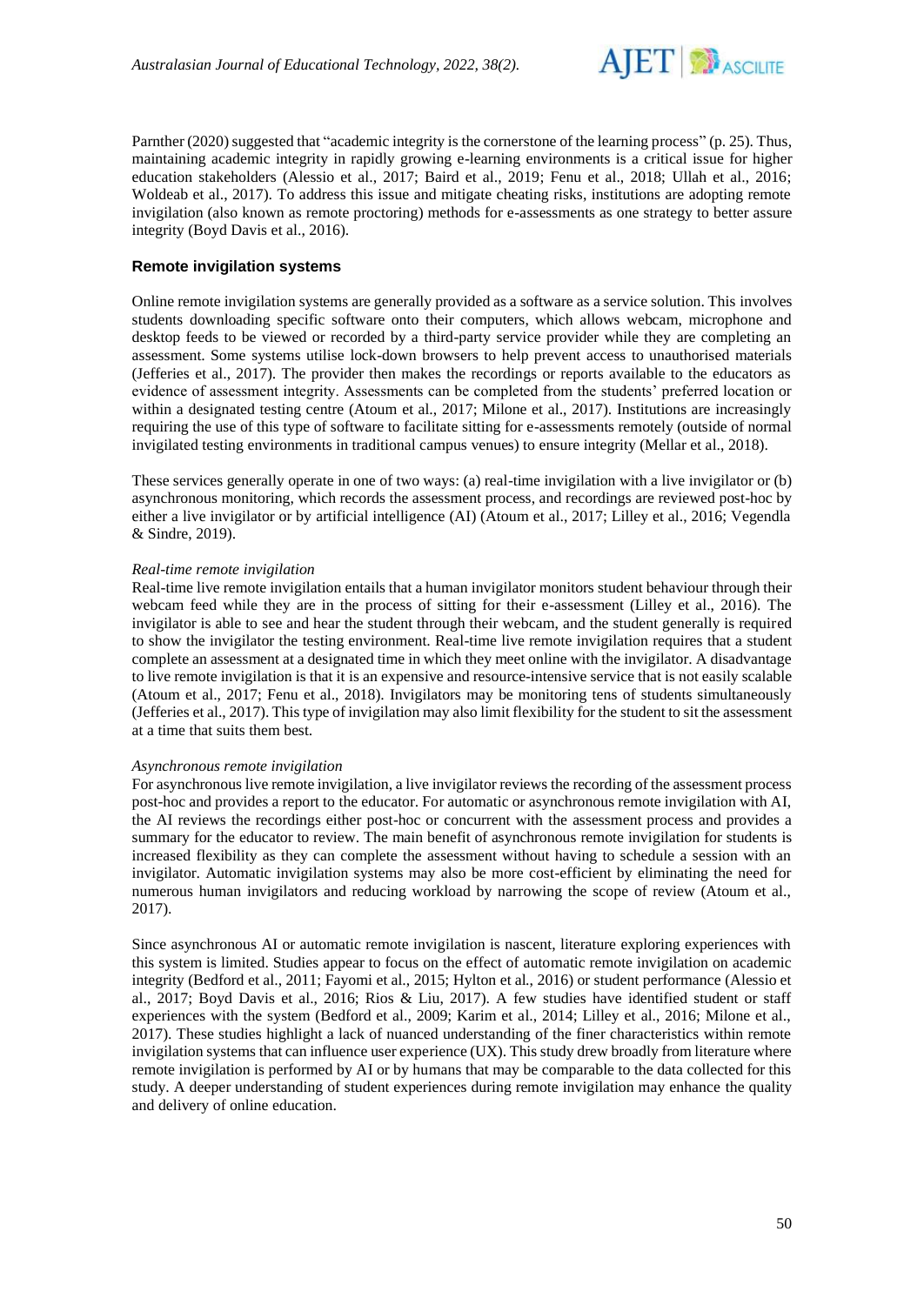

# **Study objectives**

The use of remote invigilation as a risk-mitigation strategy to assure the integrity of e-assessment affects those who use the system. This study aimed to understand the effects of a custom-developed asynchronous AI-facilitated remote invigilation system on the student UX (Hassenzahl & Tractinsky 2006). The key research questions were:

- How do the system characteristics, users' internal state and contextual factors influence the student UX of an asynchronous AI remote invigilation system during online assessment?
- How can the student UX be improved?

This study contributes to a growing body of literature evaluating the impact and experience of remote invigilation in online education.

# **Materials and methods**

# **System overview**

Curtin Remote Invigilation System (CRIS) functions as an asynchronous AI remote invigilation system. CRIS helps verify student identity through face matching; records the audio, video and screen of the student work environment; and analyses student movements during online examinations in order to flag behaviour that may indicate academic dishonesty. We (the authors of this paper) are the developers of CRIS.

The system uses an avatar to guide students through the process of using CRIS.

- (1) Students install the software by downloading the required extension for their internet browser.
- (2) Students access their e-assessment through their institution's learning management system (LMS).
- (3) CRIS is triggered when the student attempts to begin their assessment and the avatar describes the purpose of using CRIS and the set-up process. Students using CRIS for the first time receive the full instruction suite. Returning student users receive a condensed version of the set-up instructions from the avatar.
- (4) Students provide their name and student identification number and give access to their webcam and microphone feeds.
- (5) Next, students provide a screenshot of their identification card for identity verification purposes.
- (6) Students then share their computer desktop screen feed.
- (7) CRIS populates a specific password in the LMS giving the student access to their assessment. This prevents students from accessing the assessment without using remote invigilation.
- (8) Students sit their assessment with CRIS recording the session.
- (9) Students complete their assessment and then submit it to the LMS.
- (10) CRIS uploads the assessment recording while the avatar explains the process to the students.
- (11) CRIS closes automatically when the student recording has uploaded successfully to the server dashboard.
- (12) CRIS analyses the student video and uses customised face detection algorithms to flag particular video frames for review. Flagged video frames from the student recording are concatenated to produce a streamlined summary for the educator to review post assessment.
- (13) Staff members are able to review the recordings within the dashboard.

# **Analytical framework**

The analytical framework developed for the study was inspired by the need to understand how student users of CRIS experience the system and how this experience influences their attitudes and feelings. The concept of UX, underpinned this framework. Although there is no explicit or widely accepted definition for UX, authors generally agree that it is a multifaceted concept, which is variously defined and conceptualised across disciplines (e.g., Gómez-López et al., 2019; Sauer et al., 2020; Simonsen, 2018). According to Datig (2015), behaviours and emotions are central constructs in UX research. Hence, UX provides an analytical lens through which to understand how students interact with CRIS as a technology and how certain behaviours and emotions may transpire as a result.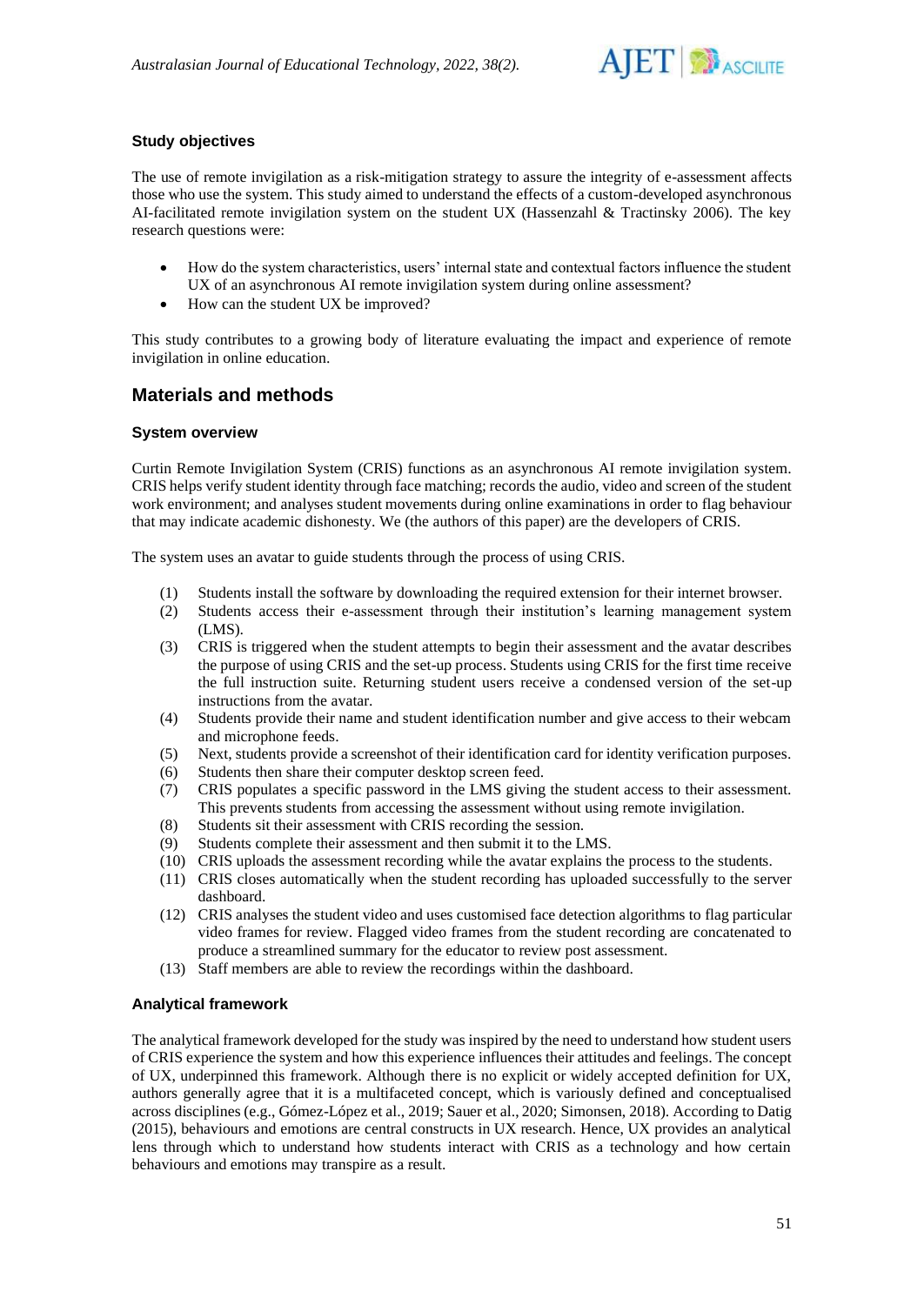

Hassenzahl and Tractinsky (2006) defined UX as:

A consequence of a user's internal state (predispositions, expectations, needs, motivation, mood, etc.), the characteristics of the designed system (e.g. complexity, purpose, usability, functionality, etc.) and the context (or the environment) within which the interaction occurs (e.g. organisational/social setting, meaningfulness of the activity, voluntariness of use, etc.). (p. 95)

This definition was applied to this research and specifically focused on the student user's internal state, characteristics of CRIS and the context or environment in which students interact with the system.

# **Data collection and analysis**

The study was conducted at Curtin University, a large Australian university, between 2017 and 2019, providing data from 6 semester study periods. Prior to data collection, Curtin University Human Research Ethics Committee approved the study (HREC number 2017-0114). The study required participants who had experience using CRIS; therefore, convenience and purposive sampling was used to target individuals who met this criterion and were accessible to us (Morse, 2004).

*e-survey*

A mixed-method e-survey was designed for data collection. Mixed methods present a pragmatic approach to research that draws on the strengths of both qualitative and quantitative strategies (Shorten  $\&$  Smith, 2017). This allowed the survey to be time efficient whilst allowing respondents the opportunity to express their views. At the end of each semester, the e-survey was open to students who had completed online assessments using CRIS. Following analysis of initial data, additional questions were incorporated (Questions 19–28, Appendix). Drawing from the UX construct, survey questions were grouped into four main themes (Figure 1). These themes provided a framework to guide the data analysis and systematically present the findings of the survey.



*Figure 1.* Survey questions grouped into themes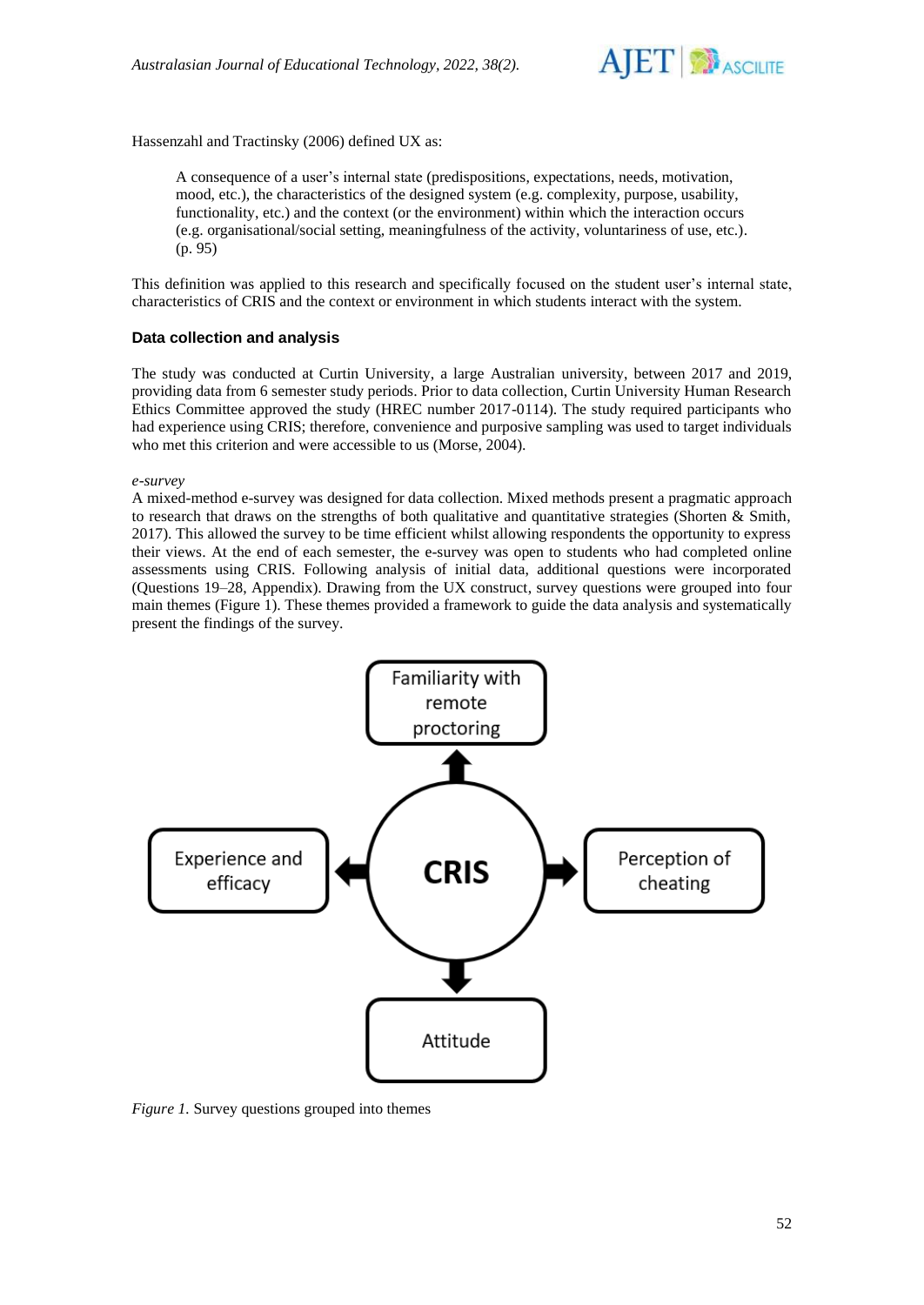

# *Data analysis*

Data was input into IBM SPSS version 26 and analysed using frequencies, cross-tabulations and inferential statistics to explore the relationships between variables. Cross-tabulations helped determine how categories may influence choices, whilst inferential statistics highlighted statistically significant relationships within the data set. As the survey contained mostly ordinal and nominal data categories, non-parametric statistical tests such as the chi-square test for independence and Wilcoxon signed-rank tests were best suited to the data set as these do not require the data to be normally distributed (Hoskin, 2012; McHugh, 2013; Pereira & Leslie, 2010). For a relationship to be statistically significant in this study, the significance level (*p* value), must be  $p < 0.05$  (McCrum-Gardner, 2008). Inferential statistics were run on specific questions that were answered by the entire sample ( $N = 253$  participants), with no missing values.

### *Chi-square test for independence*

The chi-square test of independence is best suited to evaluating the statistical significance of the relationship between independent variables (Gilbert & Prion, 2016). It should be noted that the study sample is a nonprobability convenience sample; hence, the condition for a random sample for the chi-square test has been violated. However, using a chi-square test for independence is not unusual in convenience samples; hence, the test is applicable to the study, though results cannot be generalised beyond the survey sample (McHugh, 2013).

# *Wilcoxon signed-rank test*

Other relationships of interest in the study involved students being surveyed regarding two points of time in the data set, for example, before and after taking part in the study or becoming familiar with CRIS. The Wilcoxon signed-rank test is best suited to exploring the relationship between match-paired, ordinally ranked data, where the mean difference between the variables is tested (McCrum-Gardner, 2008; Woolson, 2008). It tests the null hypothesis that the pair-wise differences in the set will have a distribution centred around zero (Woolson, 2008). Within the data set, two sets of questions were applicable to this type of statistical significance testing: Questions 6–7 and 10–11.

### *Qualitative responses*

For the two open-ended questions (Questions 16 & 28, Appendix) that generated qualitative data, a template analysis approach was adopted (Brooks & King, 2012; King, 2012). Question 16 explored how the student experience could be improved and was answered by the entire sample (*N =* 253). Question 28 asked if students thought that any questions or topics should be included in the resources or covered by the avatar. This was answered by 70% (*n =* 177) of the sample. Qualitative data was thematically analysed in NVivo 12 Pro, with Questions 16 and 28 forming the central concept or initial priori parent codes and nodes (Braun & Clarke 2013). The data in each parent code and node was then analysed for meaning conveyed through asking questions of the data, which included:

- "What is the student referring to, a topic or issue within CRIS?"
- "What words are being used to describe things?"
- "What emotion is conveyed through their language?"
- "Was the experience negative or positive?"

We recognise that developing meaning and themes was based on our personal interaction with the data (Varpio et al., 2017). To ensure reliability, we developed a code book with descriptions of each code to allow us to evaluate the content of the template. The qualitative data analysis was reviewed to ensure that quotes were appropriate, impactful and matched the codebook descriptions. Where appropriate, responses were coded to multiple relevant themes.

The subsequent Results and Discussion sections are structured according to the broad survey themes shown in Figure 1 using the UX model. Where results are represented as part of a sample of  $70\%$  ( $n = 177$ ), this refers to the additional Questions 19 to 28 from 2018 Semester 2 to 2019 Semester 2 that were not answered by the entire sample.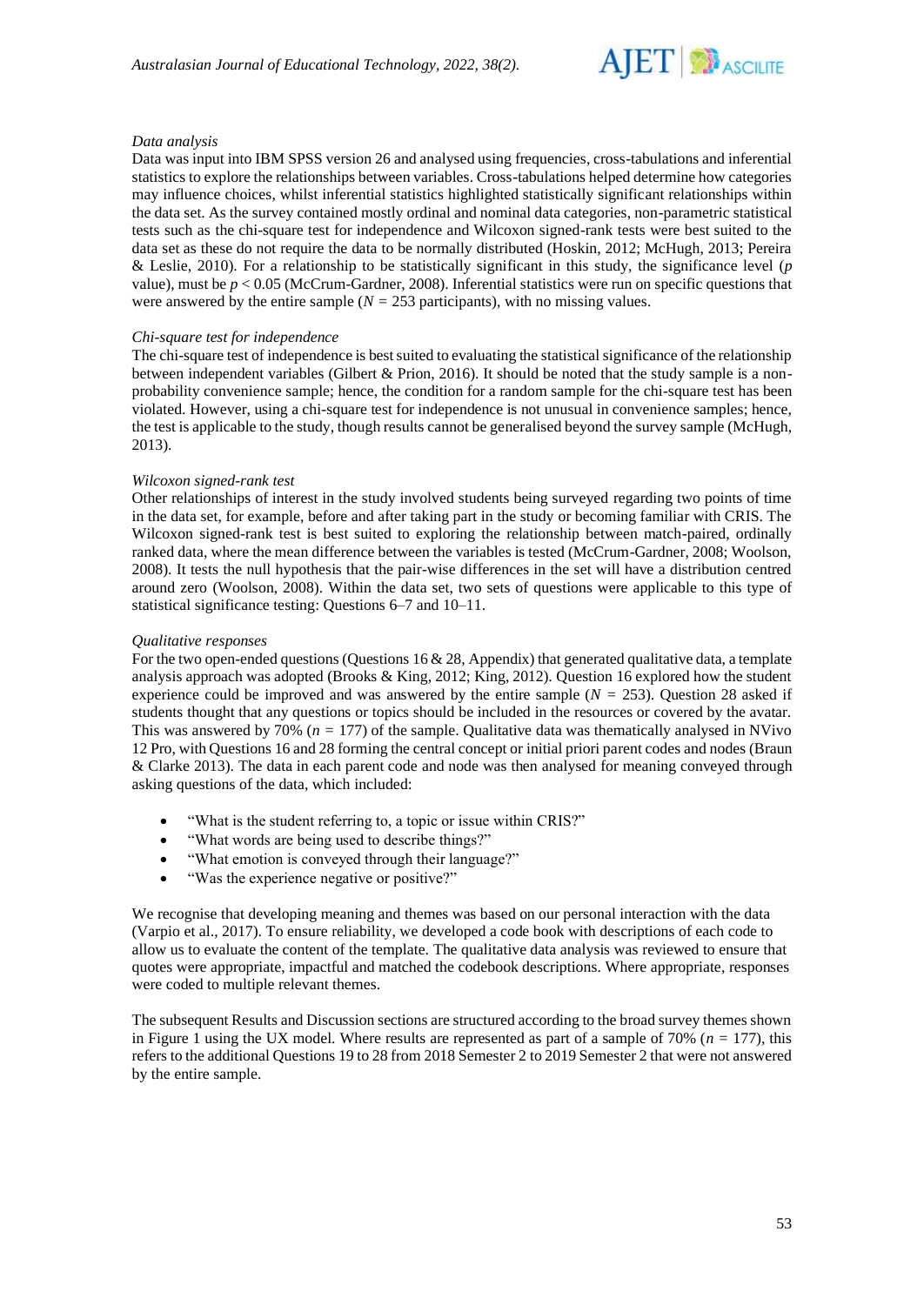

# **Results**

# **Demographics**

A total of 253 students completed the e-survey between 2017 Semester 1 and 2019 Semester 2. Figure 5 shows the breakdown of participants for each year and semester. The sample was made up of mostly females  $(57.3\%; n = 145)$  and  $41.5\%$  of males  $(n = 105)$ ; 1.2% of the sample preferred not to disclose their gender. The highest number of respondents was recorded for the year 2019 making up 60.9% of the total sample size (Figure 2). This is a result of increased usage over time with study expansion. The three largest age groups represented were 18–24 (43.1%, *n =* 109), 25–34 (32%, *n =* 81) and 35–44 (14.2%, *n =* 36). Other age groups represented were under 18 (1.2%, *n =* 3), 45–54 (5.9%, *n =* 15), 55–64 (1.2%, *n =* 3), 65–74 (0.8%,  $n = 2$ ) and 1.6% ( $n = 4$ ) preferred not to disclose their age. Assessments varied from 10 minutes in duration to more than 90 minutes, with some having a specific start time and others having a window of completion. Assessments ranged in type from short low-stakes e-tests to higher-stakes midsemester examinations. Participants were located in the disciplines of public health, business, economics, finance, law, human biology and construction management and generally ranged from first- to third-year undergraduates, with a fewer number of postgraduate students. Overall, there was a wide variety of assessment types, disciplines and student groups involved in the study.

# **Familiarity with remote invigilation**

It was important to understand student familiarity with remote invigilation, as this can influence their experience and comfort level with the system. Familiarity was determined by asking questions related to comfort, improved ability, speed of use and perceived ease of use. Perceived ease of use is related to improved ability and speed using the system. To gauge the impact of familiarity on various factors (shown in Figure 2), students were asked a range of questions.



*Figure 2.* The influence of familiarity on different factors

The majority of students  $(75.1\%, n = 190)$  reported not having heard of remote online invigilation before participating in the study. This trend was consistent across all years. Other students (24.9%, *n =* 63) had heard of remote invigilation. Of those 63 students who had heard of remote invigilation, 60% (*n =* 38) knew what it meant and 40%  $(n = 25)$  did not.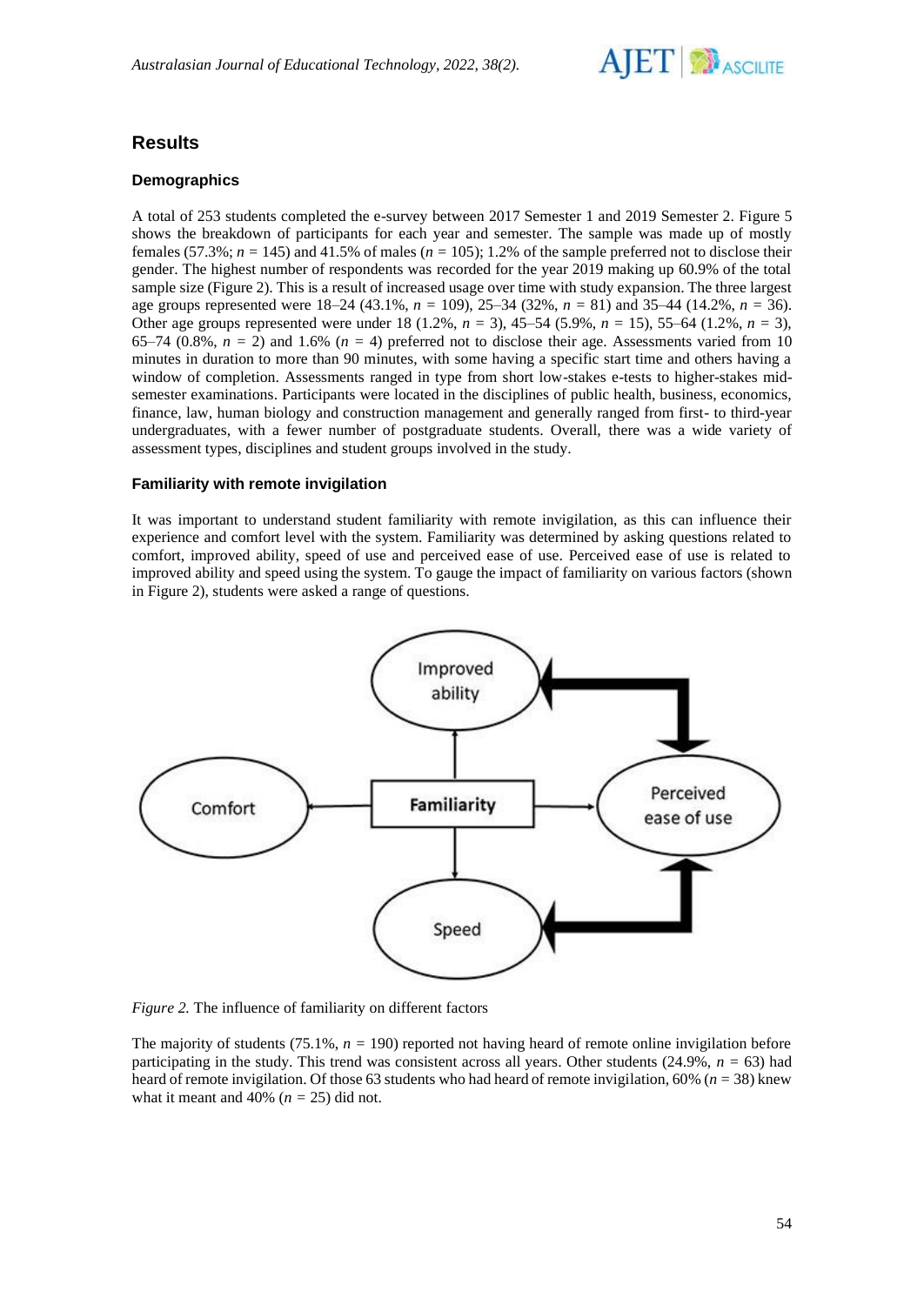Table 1



Most students  $(82.6\%, n = 209)$  had no prior experience using remote invigilation in their studies. This trend was observed across all years. From those who did have prior experience, only 3.6% (*n =* 9) had used it eight or more times, while 12.3% (*n =* 31) used it up to three times and 1.6% (*n =* 4) had used it between four and five times. Leading from this, it was important to understand how comfortable students felt with the idea of being remotely invigilated before and after participating in the study (Table 1).

| Comfort level with the taea of remote invigitation before and after participating in the study |                      |     |                     |     |  |  |
|------------------------------------------------------------------------------------------------|----------------------|-----|---------------------|-----|--|--|
| Comfort level                                                                                  | Before participation |     | After participation |     |  |  |
|                                                                                                | %                    |     | %                   | n   |  |  |
| Extremely comfortable                                                                          | 9.9                  | 25  | 18.6                | 47  |  |  |
| Comfortable with minor reservations                                                            | 19.8                 | 50  | 25.7                | 65  |  |  |
| Neutral                                                                                        | 24.9                 | 63  | 20.9                | 53  |  |  |
| Somewhat uncomfortable                                                                         | 31.2                 | 79  | 19                  | 48  |  |  |
| Extremely uncomfortable                                                                        | 14.2                 | 36  | 15.8                | 40  |  |  |
| Total                                                                                          | 100                  | 253 | 100                 | 253 |  |  |

*Comfort level with the idea of remote invigilation before and after participating in the study*

Prior to participating in the study, the two most prominent comfort levels were somewhat uncomfortable,  $(31.2\%, n = 79)$ , followed by neutral  $(24.9\%, n = 63)$ ; (see Table 1). After participating, this trend shifted towards feelings of being comfortable with minor reservations  $(25.7\%, n = 65)$  and neutral  $(20.9\%, n = 20.9\%)$ 53). The number of students who felt extremely uncomfortable increased marginally from 14.2% (*n =* 36) to 15.8%  $(n = 40)$  after study participation. More notably, there was an increase in students feeling extremely comfortable from 9.9% ( $n = 25$ ) to 18.6% ( $n = 47$ ) after taking part in the study.

Before evaluating the relationship between ease of use, usefulness and attitude in more depth, it is important first to understand how easy or difficult students found CRIS to use; particularly, how familiarity affected ease of use. To explore this, students were asked how easy or difficult they found CRIS to use at first, as well as after they became familiar with the system (Table 2).

| Ease of use when first using CRIS compared to after becoming familiar with the system |          |     |      |                         |  |  |  |
|---------------------------------------------------------------------------------------|----------|-----|------|-------------------------|--|--|--|
| Ease of use                                                                           | At first |     |      | After becoming familiar |  |  |  |
|                                                                                       | $\%$     | n   | $\%$ | n                       |  |  |  |
| Extremely easy                                                                        | 23.3     | 59  | 41.9 | 106                     |  |  |  |
| Somewhat easy                                                                         | 36       | 91  | 34.4 | 87                      |  |  |  |
| Neither easy nor difficult                                                            | 16.6     | 42  | 13.8 | 35                      |  |  |  |
| Somewhat difficult                                                                    | 18.6     | 47  | 7.5  | 19                      |  |  |  |
| Extremely difficult                                                                   | 5.5      | 14  | 2.4  |                         |  |  |  |
| Total                                                                                 | 100      | 253 | 100  | 253                     |  |  |  |

Table 2

Most students (36%,  $n = 91$ ) found the system somewhat easy to use with a minority (5.5%,  $n = 14$ ) finding it extremely difficult (Table 2). However, after becoming familiar with the system most students 41.9% (*n =* 106) found CRIS extremely easy and 34.4% (*n =* 87) found the system to be somewhat easy. Additionally, most students reported being able to set up CRIS within a relatively short time frame with 35.6% (*n =* 90) taking 5–10 minutes and 32% (*n =* 81) taking less than 5 minutes. However, 16.6% (*n =*  42) did report taking more than 15 minutes to set up CRIS. Overall, the majority of students (75%, *n =* 192) felt that they became faster at using CRIS over the course of their unit.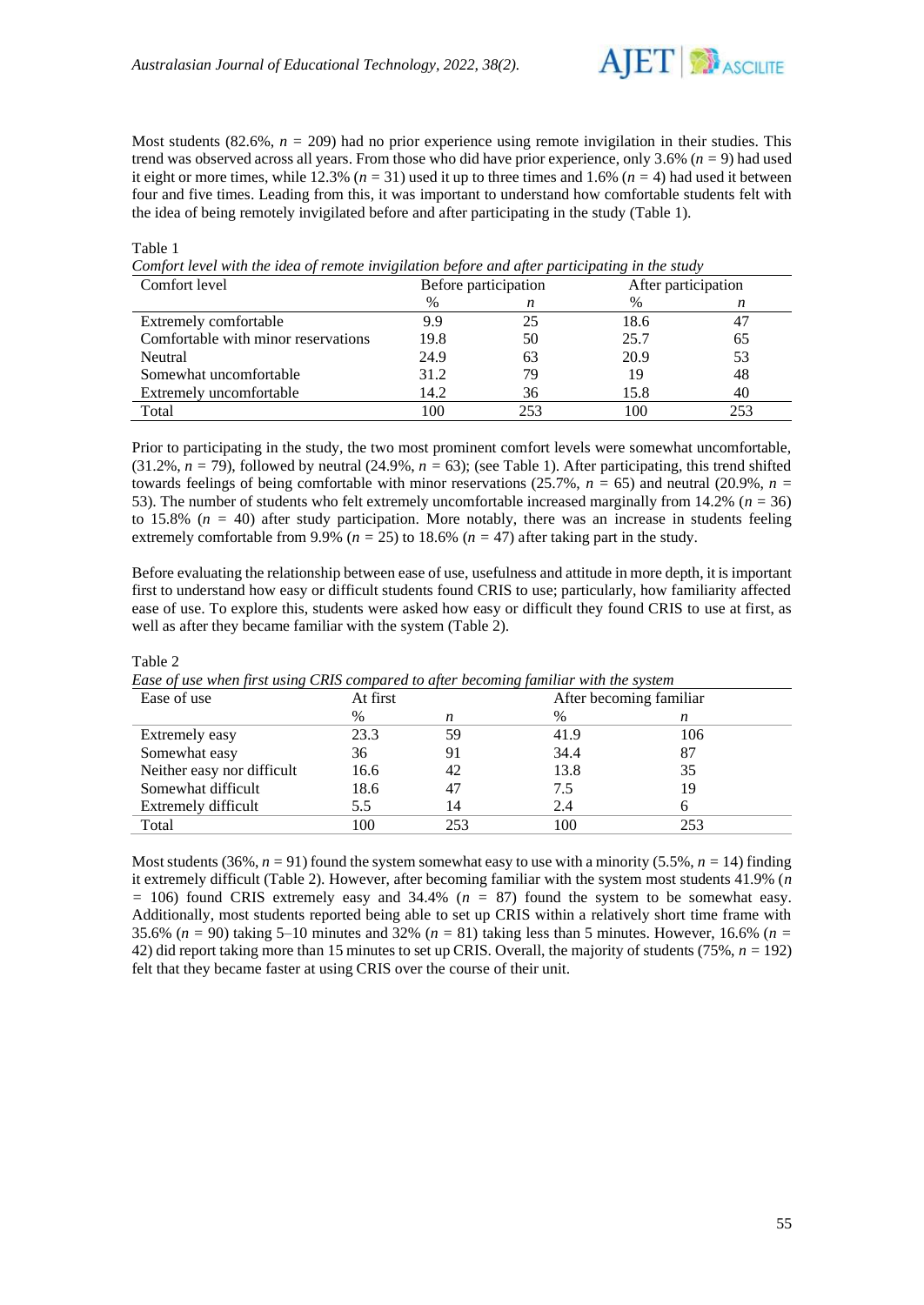

# **Perceptions of cheating**

Student perceptions of cheating formed a broad theme within which four factors were evaluated to better understand their thoughts on the issue (Figure 3).



*Figure 3.* Perceptions of cheating

Student perceptions were mostly positive for the efficacy of remote invigilation for deterring cheating. Within the total sample, 20.9% ( $n = 53$ ) thought it was extremely effective, 30% ( $n = 76$ ) very effective and 28.1% (*n =* 71) moderately effective. However, 11.1% (*n =* 28) thought the system was only slightly effective and 9.9% ( $n = 25$ ) not effective at all.

Students ( $N = 177$ ) appeared to be divided on how important they thought it was for the university to have approaches such as remote invigilation to discourage cheating. Approximately 33.3% (*n =* 59) thought it was extremely important and 33.3% (*n =* 59) believed that it was somewhat important. A minority reported it was not very important  $(3.4\%, n = 6)$  or not at all important  $(5.6\%, n = 10)$ . However, when asked to consider the impact and likelihood of potential cheating in relation to the aptness of the assessment process, including the use of CRIS, the majority of students  $(67.2\%, n = 119)$  believed that processes were appropriately balanced with the impact of cheating. Others (23.2%, *n =* 41) believed that processes were excessive in comparison to the impact of cheating and a minority  $(9.6\%, n = 17)$  believed that the processes were inadequate.

Students ( $N = 177$ ) indicated that they understood the expectations of appropriate student behaviour while test sitting and being remotely invigilated. Most students reported this to be extremely clear (48.6%, *n =*  86) and somewhat clear (36.2%, *n =* 64). The remaining students found expectations to be neither clear nor unclear (4.5%,  $n = 8$ ), somewhat unclear (8.5%,  $n = 15$ ) and extremely unclear (2.3%,  $n = 4$ ).

# **UX and efficacy**

Students ( $N = 253$ ) provided insights from their UX. For example, students were required to perform a familiarisation activity prior to commencing their e-assessment. Most students (67.2%, *n =* 170) completed the task and found it to be useful. Others  $(20.6\%, n = 52)$  thought it was unnecessary and 7.9%  $(n = 20)$ completed the check but thought that it did not matter, while a minority  $(7.9\%, n = 20)$  did not do the check but wished they had. Only 15 (5.9%) students out of the entire sample indicated that they did not have the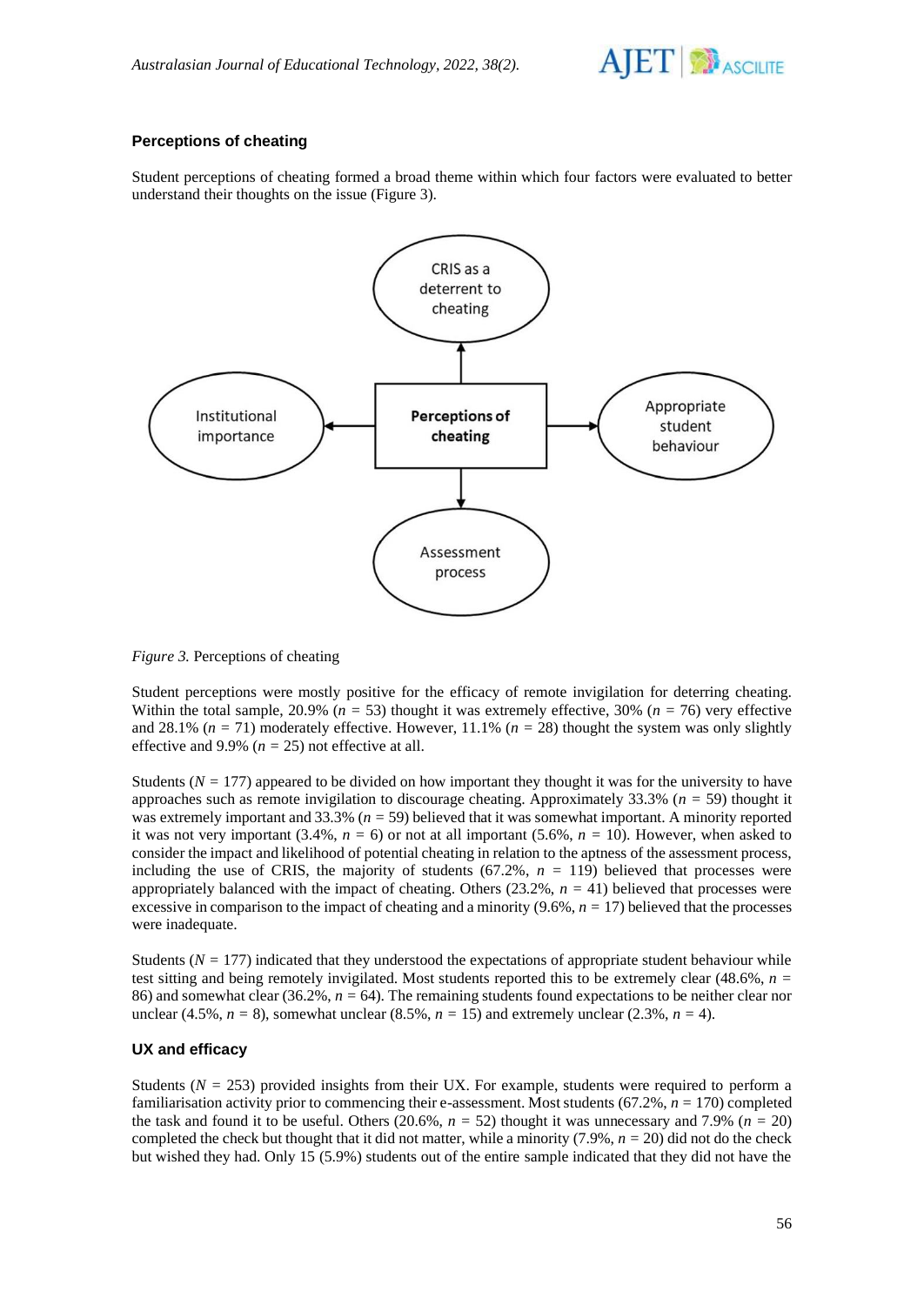

necessary technology to use CRIS, which included a strong internet connection, a microphone, a webcam or a combination of these.

The theme of efficacy explored how effective students found various elements of CRIS to be (Figure 4).



*Figure 4.* Efficacy of various elements of CRIS

Students ( $N = 177$ ) generally agreed that the CRIS avatar was either extremely effective (24.9%,  $n = 44$ ), very effective (29.9%,  $n = 53$ ) or moderately effective (28.2%,  $n = 50$ ) at helping them use the system correctly, whilst 7.9% (*n =* 14) found it slightly effective and 9% (*n =* 16) found it to be not effective at all.

Of the 177 students, approximately 35% (*n =* 62) accessed at least one additional resource, which included the information sheet ( $n = 40$ ), frequently asked questions ( $n = 41$ ) or set-up instructions ( $n = 57$ ). Students were asked to rate the resource efficacy and most students found the additional resources accessed to range between extremely effective to moderately effective. This indicates that additional resources were useful in assisting students with using the system; however, a small number of students found these resources to be slightly effective or not effective at all, and this highlights that there is room for improvement.

### **Attitude**

To understand how the experience of using the system affected their attitudes, students (*N =* 253) were asked if their attitudes had become more positive, more negative or if they had remained the same. Overall, the majority of students (49%,  $n = 124$ ) reported that their attitude had not changed while 30% ( $n = 76$ ) had become more positive about remote invigilation. The remainder (20.9%, *n =* 53) reported that they had become more negative about the process (Figure 5).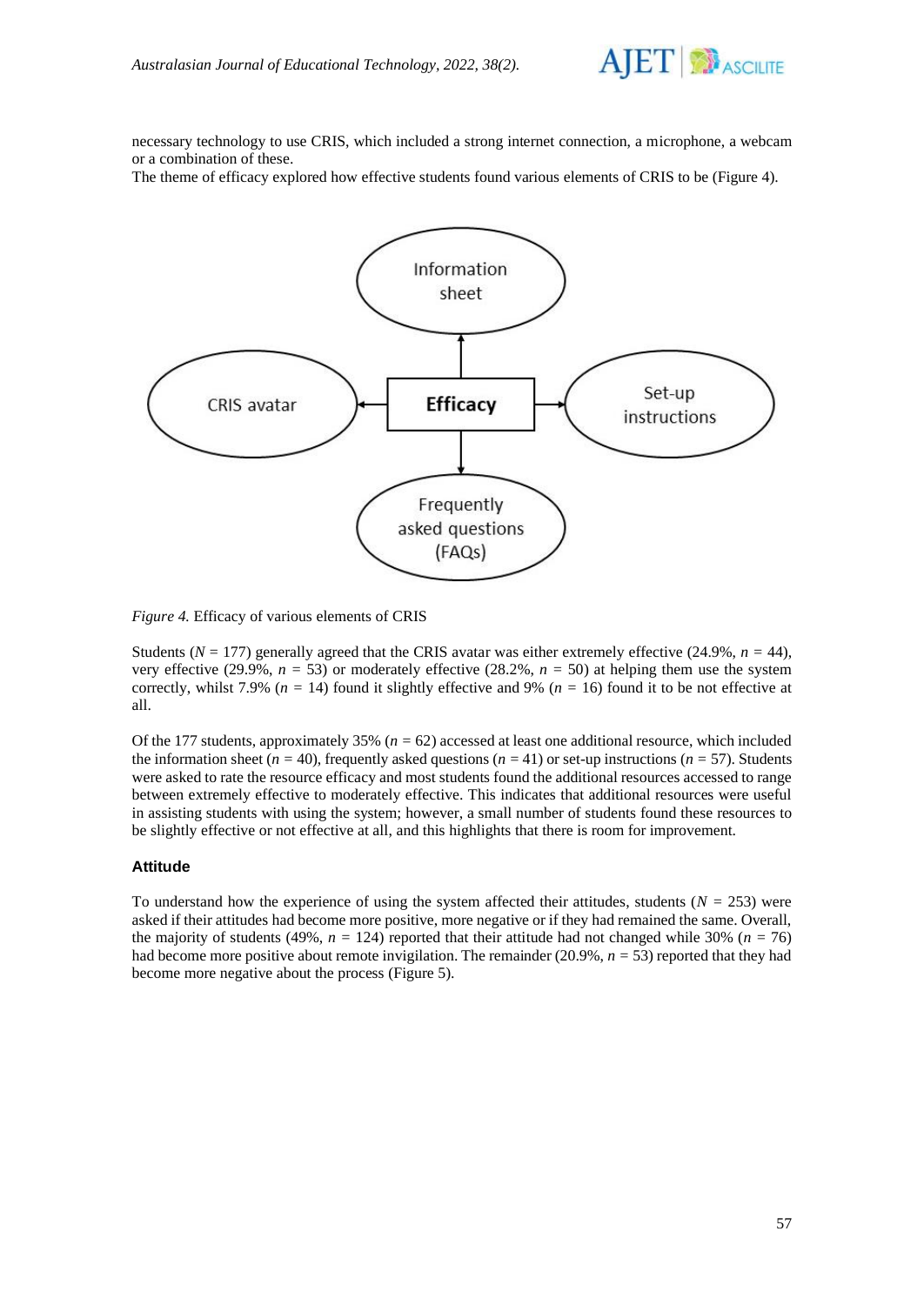

I have become more positive about remote proctoring



*Figure 5.* Change in attitudes towards remote invigilation over survey period from 2017 Semester 1 to 2019 Semester 2

We wanted to understand if there was a relationship between students getting quicker at using CRIS after becoming familiar with the system and their attitude towards remote invigilation after completing their unit. Here the null hypothesis is that there is no relationship between efficiency at using the system and attitude.

A cross-tabulation with a chi-square test was carried out in SPSS version 26. The results of the chi-square test  $[X^2 (2, N = 253) = 36.8, p < 0.001]$  indicate that the null hypothesis is rejected and the alternative hypothesis that there is a significant association between the variables of speed and attitude is accepted. Figure 6 shows that students who reported becoming quicker at using the system after becoming familiar with it, were generally more positive and less negative towards remote invigilation than those that did not become quicker.



Q13 Did you get quicker at using the remote invigilation software over the course of the unit?

*Figure 6*. Becoming quicker at using CRIS versus attitude towards remote invigilation graphed by proportion of total within attitude category

Interestingly, even though 75.9% of students  $(n = 192)$  had become faster at using CRIS, within this group 50% (*n* = 96 out of 192) indicated that their attitude towards CRIS had not changed. This may indicate that whilst time efficiency of CRIS is important, other considerations of UX should be made in improving the system and encouraging more positive attitudes towards CRIS.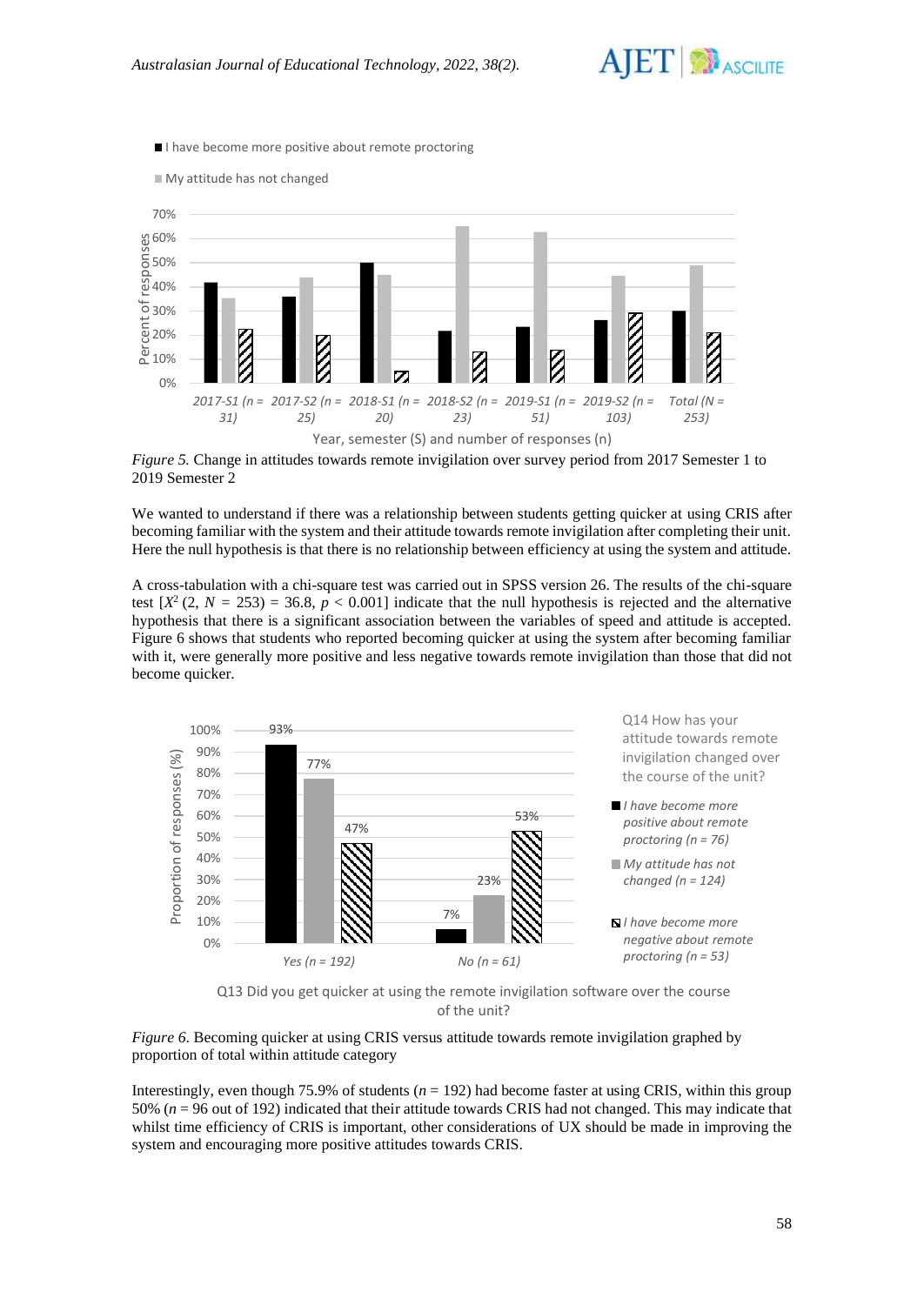

# **Comfort**

Questions 6 and 7 explored student levels of comfort with the idea of being remotely invigilated before and after participating in the study  $(N = 253)$ . A Wilcoxon signed-rank test indicated that post-test ranks were statistically significantly higher than pre-test ranks;  $Z = 4216$ ,  $p < 0.001$  (Figure 7). Questions 10 and 11 explored difficulty levels with using CRIS before and after becoming familiar with the system. A Wilcoxon signed-rank test indicated that post-test ranks were statistically significantly higher than pre-test ranks;  $Z =$ 5566, *p* < 0.001 (Figure 8).



*Figure 7.* Difference between post and prior levels of comfort



*Figure 8.* Difference between levels of difficulty before and after becoming familiar with CRIS.

Overall results from the Wilcoxon signed-rank tests show that post ranks showing comfort levels improving and difficulty levels easing is statistically significant. These findings suggest that CRIS became easier to use over time and student discomfort at being remote invigilated also dissipated with continued use.

To further explore this relationship, cross-tabulation between difficulty level after becoming familiar with CRIS and attitude towards remote invigilation was performed (Figure 9).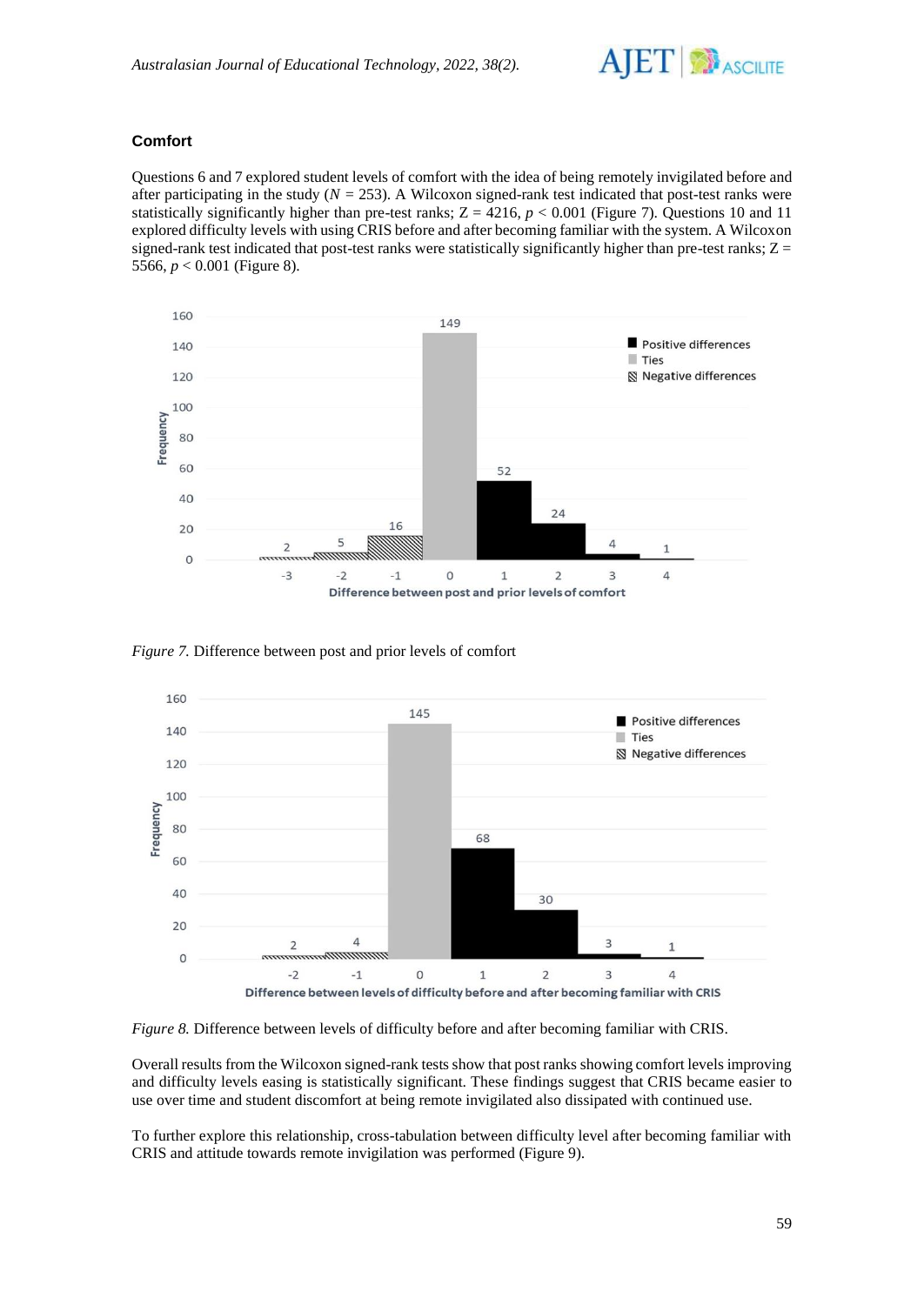



*Figure 9.* Difficulty level after becoming familiar with CRIS versus attitude towards remote invigilation

Figure 9 demonstrates that students who found CRIS to be extremely easy to use after becoming familiar with the system had mostly become more positive towards remote invigilation. This suggests that ease of use positively influenced attitudes towards remote invigilation. Interestingly, the 18–24 age group demonstrated the greatest proportional levels of discomfort with the idea of being remotely invigilated after using the system compared to other age groups (Figure 10).



*Figure 10.* Discomfort level with being remotely invigilated before and after becoming familiar with CRIS by age group. A missing bar indicates all participants in the category selected neutral or comfortable responses to using the system.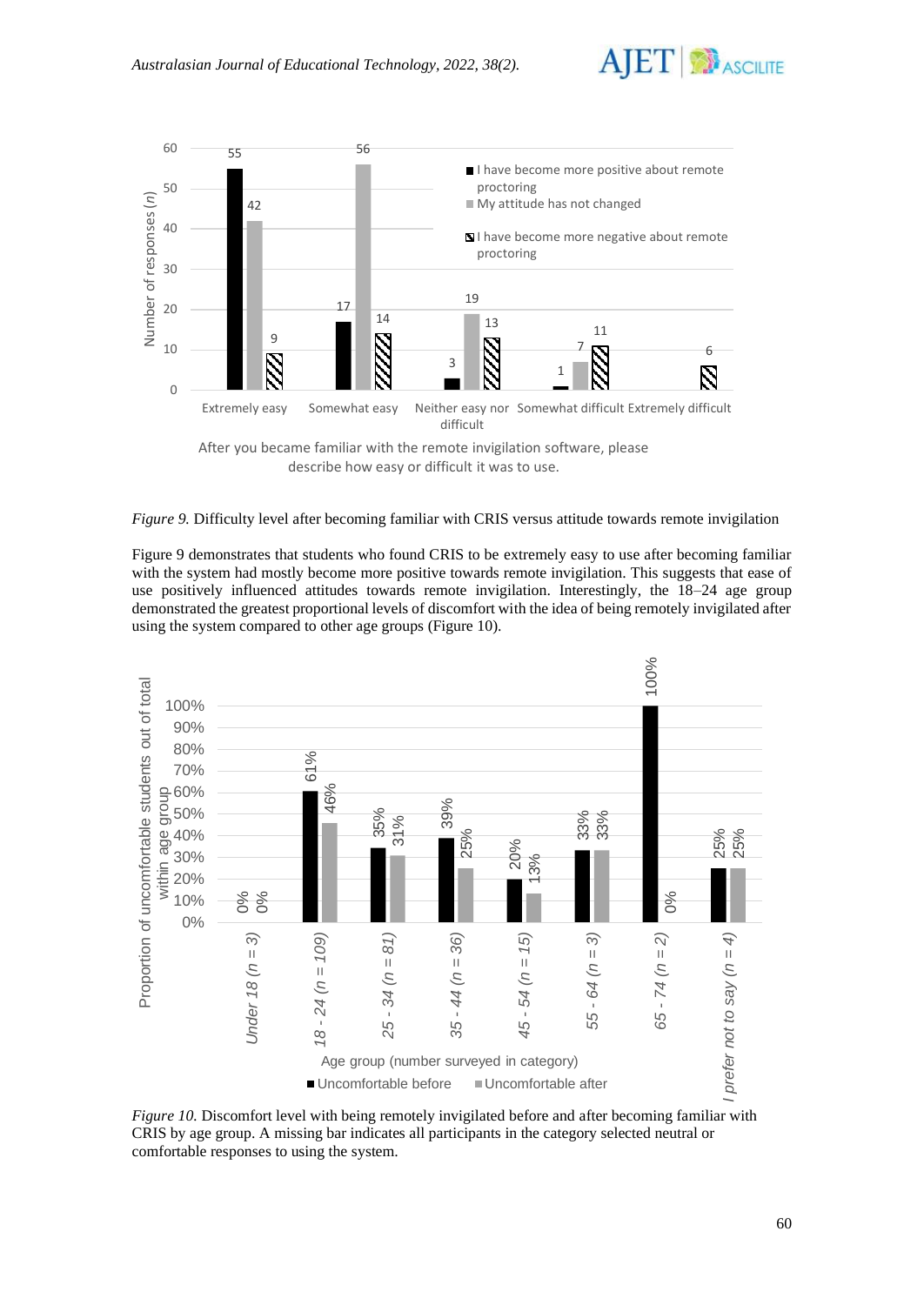

## **Qualitative responses**

Students were given an opportunity to recommend enhancements for CRIS after having used the system. Students were asked, "What could be done to improve your experience of being remotely invigilated during your online tests?" (Question 16, Appendix). References (*N =* 274) were coded, and the themes of emotional responses, technical issues and varied suggestions contained the most coded references. Responses that made no suggestions for improvements to the system were coded as neutral. The following subsections explore data within themes that yielded the most valuable insights.

#### *Positive experiences and opinions*

Students (*n =* 14) provided positive experiences/opinions where factors such as convenience and ease of use were highlighted as being important. One student commented, "the process was simple and effective" and another stated, "it was very convenient for me to be able to use this, as it meant I could take the test after hours, at my leisure, and without driving to a venue".

### *Negative experiences and opinions*

Students  $(n = 15)$  also conveyed negative experiences with CRIS. Some students found that the process of being recorded adversely affected their ability to concentrate and complete their task with confidence, for example, "I did not enjoy this at all – I found myself concentrating more on the system focusing on where I was looking and was very uncomfortable…I felt this method hindered my concentration and performance".

#### *Privacy issues*

Some students  $(n = 15)$  flagged privacy related issues as a feature to address to improve their experience of being remotely invigilated. One student commented, "I think it's a bit concerning that data (video, mic, etc) is recorded of me doing tests on some server. [It] feels a bit like an invasion of privacy." Suggestions for improving this centre around having, "a clear and simple privacy policy. Where is the data stored and for how long[?] Who has access to it?" A few students did not grasp that the system used asynchronous AI remote invigilation instead of a human proctor, for example, "I did not find the experience very pleasant…the thought of an unknown person monitoring me was disconcerting" and "[the] camera made me feel uncomfortable because I couldn't see who was watching me."

#### *Discontinue use of the system*

Some students  $(n = 17)$  did not agree with the concept of the system, did not like it or felt it did not suit the type of assessment they were completing and suggested it be discontinued. One student commented, "I think the anxiety behind being recorded isn't something that can be fixed with remote invigilation and I believe that the tests should be undertaken in the given time for our allocated workshops."

#### *Technical issues*

Students  $(n = 35)$  commented on technical issues such as system lag, problems with installing and downloading the software, glitches with uploading recordings and issues with hardware (camera and microphone). Some student responses highlighted that technical issues caused them to feel emotions of uneasiness, worry and stress, for example, "It wasn't working for me a few times which made my tests quite stressful as I would spend most of the time trying to get the video to work and less time preparing for the test." Comments in this theme also inferred that students were concerned that CRIS would incorrectly flag their behaviours as cheating, due to the perceived (but not necessarily actual) technical issue they were experiencing:

I had this issue of the tracking losing my eyes because of my display size and in the back of my mind I was thinking if it would alert my tutor of possible cheating, when I wasn't. Just the lack of understanding on that perspective made me very uneasy.

#### Another student commented:

I also got nervous when there was no highlighted box around my face, maybe my lighting wasn't 100% adequate, but if I moved my head slightly to write on my allowed blank piece of paper to calculate a sum, it lost recognition. I was somewhat worried that this would cause a breach of some sort!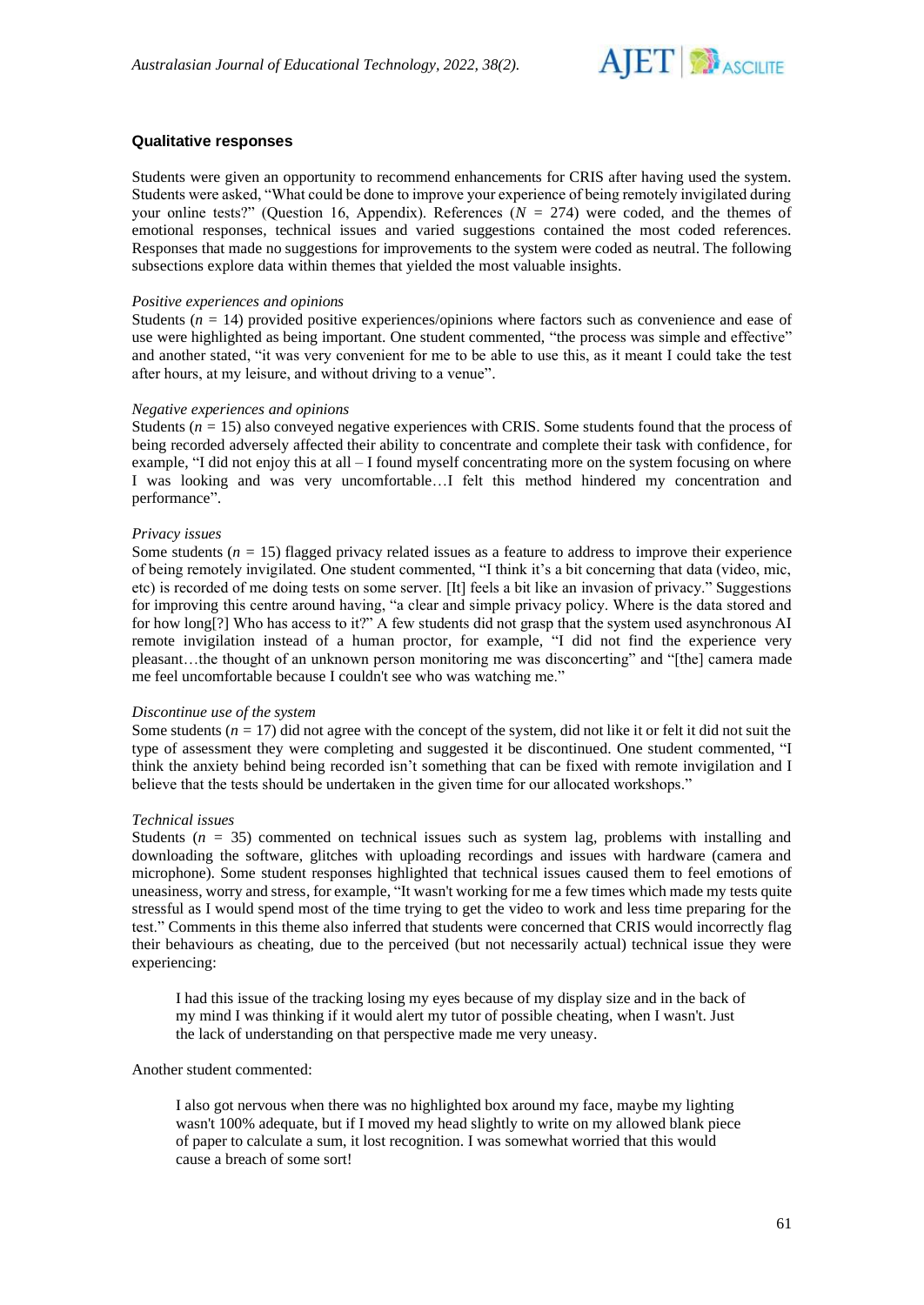

The following quote describes a context where the themes of privacy, technical issues and emotional responses intersect:

Due to privacy issues I did not want to install remotely invigilated software on my laptop. I still fully understand the need for CRIS, as some method is necessary to prevent cheating. I chose to use a … Library laptop, for these e-tests. I found the first e-test stressful, before I had the opportunity to start it, as the Library staff I spoke to (24 hours before the e-test deadline) were not in the least prepared, information-wise … I was eventually given a suitable laptop. When I tried to undertake the e-test, CRIS was not installed on the laptop and I was already stressed from previous events.

## *Suggested UX improvements*

Students ( $n = 108$ ) provided suggestions for improving CRIS including providing greater clarity on expectations of appropriate behaviour, simplifying the process, narrowing the scope of usage and improving the software with a dedicated application rather than a browser extension. Some student suggestions were not practical, such as allowing breaks during the assessment, as this would compromise assessment integrity.

Students ( $n = 85$ ) also made suggestions for topics that should be covered by the avatar and additional resources. Students  $(n = 27)$  commented on the efficacy of the CRIS avatar stating the avatar was satisfactory as is and did not need to cover any additional information. The topic that students  $(n = 12)$ provided the most recommendations for was recording and uploading. Examples of suggestions include providing "more guidance as to when recording would start/stop" and "what to do if you need to stop the recording, or if something goes wrong with your assessment?" A recommendation for a more detailed troubleshooting section yielded nine responses. Clarity on expectations of appropriate behaviour including accessing notes and blank paper was reiterated from suggestions made in responses to Question 16 (Appendix), indicating that students consider this aspect important.

# **Discussion**

The aim of this research was to determine how the system characteristics, users' internal state and contextual factors influence the student UX of asynchronous AI remote invigilation to better understand how this experience can be improved. Understanding the UX during remote invigilation has become critically important given the rapid transition to online education and assessment that has occurred globally starting in 2020 due to the SARS-CoV-2 pandemic. To put this in context, our study began in 2017 with a sample size in the hundreds. Due to changes necessitated by the pandemic, in Semester 2 of 2020, we used remote invigilation for more than 16,000 centrally scheduled examination sittings. This number did not include school-scheduled mid-semester tests and low-stakes e-assessments that were rapidly converted to online formats during the year. In 2021, this use of online invigilation increased again, and these changes only represent that of one educational institution. Therefore, understanding how institutions can make this large-scale transition easier for students is paramount. To answer the research questions and align the results of this study with the wider scope of remote invigilation literature, the following discussion is broken down into examining system characteristics, which comprises of usefulness and ease of use; users' internal state; and context and UX interactions.

#### **System characteristics**

### *Usefulness*

Previous research has indicated that two-thirds of students surveyed in a large study were not overly concerned about contract cheating from their peers (Bretag et al., 2018). Bretag et al. suggested that students in that study might not recognise the impacts that this could have on the reputation of their degree or the potential risks to public safety of unqualified graduates. In our research, two thirds of the 177 students (*n* = 118) indicated that they thought it was extremely to somewhat important for the university to have approaches such as remote invigilation to discourage cheating. Only 9% of the sample here reported it was not very important or not at all important. This suggests that students may view directly cheating on online tests differently to the way that they view contract cheating. Student perceptions were mostly positive for the efficacy of remote invigilation with 79% of students surveyed reporting that they believed remote invigilation was extremely to moderately effective for deterring cheating. This is comparable to results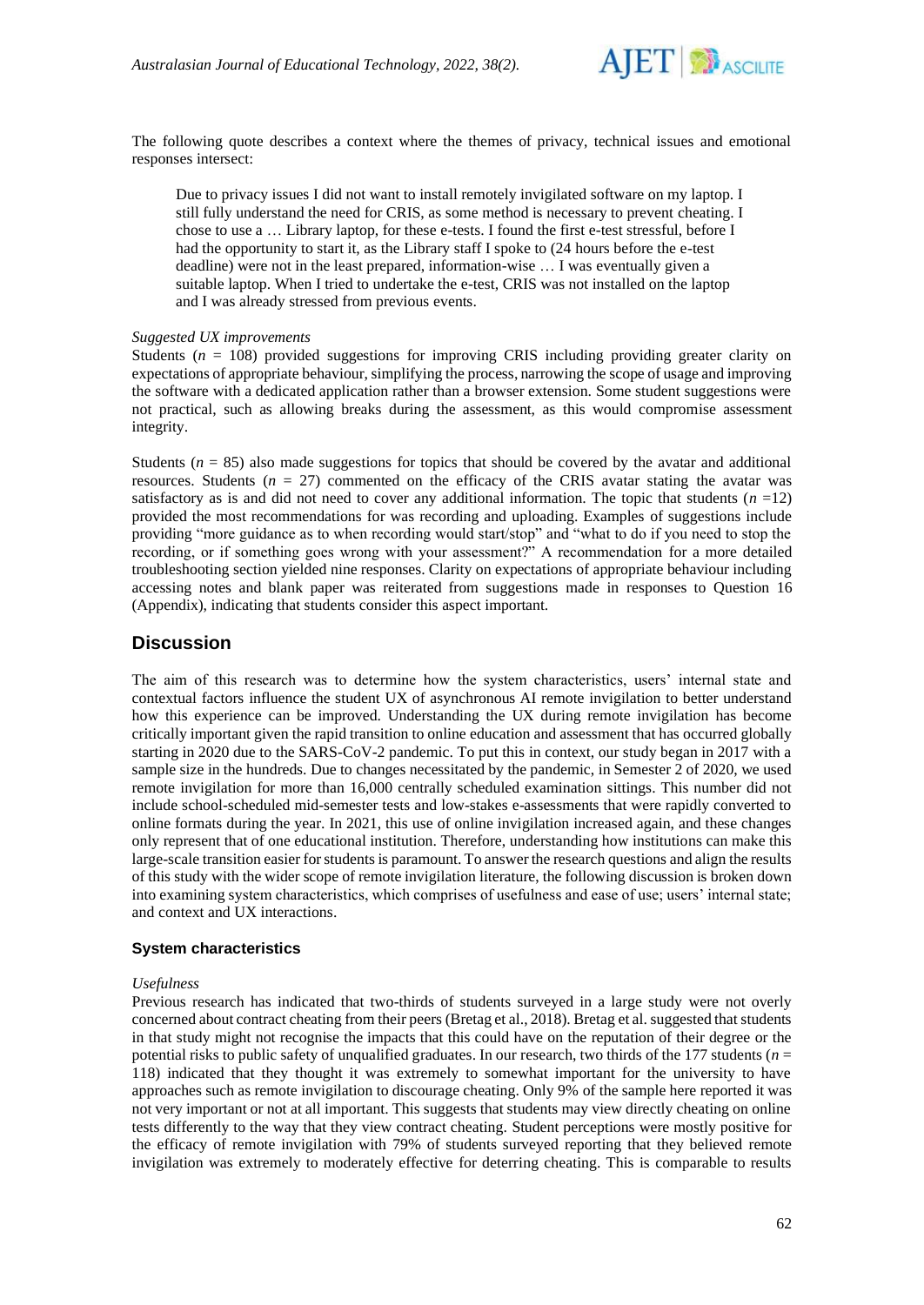

reported by Milone et al. (2017), where most students (70.3%) felt similarly and agreed that "the use of invigilation reduces cheating and is fairer by keeping all students on a level playing field" (p. 113). Although it is outside of the research parameters set for this study, in practise, we have found this to be true. During 2020, we identified a large rise in the use of real-time examination help websites such as Chegg.com. Through targeted investigation of these misconduct cases, we found that units that used remote invigilation during their online examinations did not have reported incidents of student cheating by realtime help websites. This suggests that remote invigilation may be helpful with this form of e-cheating.

In this study, students were asked about their attitudes towards remote invigilation after using the system. Approximately, 30% had become more positive, 21% had become more negative about the idea and half of students surveyed were neutral. These results are similar to attitudes towards remote invigilation reported in another study (Bedford et al., 2009). Similarly, Lilley et al. (2016) reported that 9 out of 10 students felt that remote invigilation should be used and extended to other units. Despite SARS-CoV-2 induced changes to assessment, some studies have found minimal impact on student test performance due to remote invigilation (Hall et al., 2021; Hope et al., 2021). Topps (2021) also found that the validity of test results was not compromised by remote invigilation. This type of information is important to convey to students to reassure them that online invigilation is useful and generally has little impact on test performance.

#### *Ease of use*

This research determined that familiarity with the system was a key component that reduced difficulty levels for students (Table 2). Students who found CRIS to be extremely easy to use after becoming familiar with the system had mostly become more positive towards remote invigilation (Figure 9). We argue that these results are largely due to the use of a video-based avatar that guided students through the set-up process in a stepwise fashion; therefore, this is recommended as one method to help students effectively learn to use a novel remote invigilation system. Also, providing formative practise with the remote invigilation system for students before summative assessment is essential in ensuring familiarity with any system. The broadly positive findings within the theme of familiarity are consistent with findings reported by Bedford et al. (2009), where usefulness and perceived ease of use were key factors influencing positive UX. This also bears similarity to Davis (1989), who asserted that perceived usefulness and ease of use are "fundamental determinants" in the acceptance and adoption of new technologies (p. 319). We found that approximately 6% of students did not have the required equipment to use the remote invigilation system. This is an area that requires policy and pragmatic considerations for rapid deployment of these types of technologies.

#### **Users' internal state**

Overall, feelings towards the idea of being remotely invigilated improved after participating in the study. However, anxiety resulting from being recorded was reported as a recurrent theme in the qualitative responses. It also emerges as a key driver for some student suggestions to discontinue the use of the software. Students commented on the impact of being recorded on their concentration and performance. Others have reported similar findings wherein participants expressed concerns regarding safety and security, anxiety about being watched by a stranger, self-consciousness and apprehension about whether the invigilation service would protect their data and privacy as stipulated by laws (Eaton & Turner, 2020; Karim et al., 2014; Lilley et al., 2016; Richardson, 2020; Woldeab & Brothen, 2019). It was interesting to note that 18–24-year-old participants in this study were the least comfortable with remote invigilation; we suggest that this age group may be more keenly aware of their online privacy rights due to the rapid increase in what Dawson (2021b) calls surveillance culture within their schooling.

Even though this research utilised asynchronous automatic remote invigilation facilitated by AI, some students still expressed discomfort with the idea of someone watching them. This theme supports the construct within the UX model that a user's internal state is a key factor influencing user experience more broadly. Therefore, understanding how to make students feel more at ease is paramount to improving UX and the efficacy of the system as a whole. We argue that this can be accomplished through a multifaceted approach to providing comprehensive information, appropriate and timely guidance and required formative practise for students. In this case, a comprehensive help website that contains all information that students need for the remote invigilation system is provided on the main university website. Students also are provided with timely email, chat, telephone and walk-in service options with staff trained specifically to help with remote invigilation issues. This consistent university-wide approach to student support is essential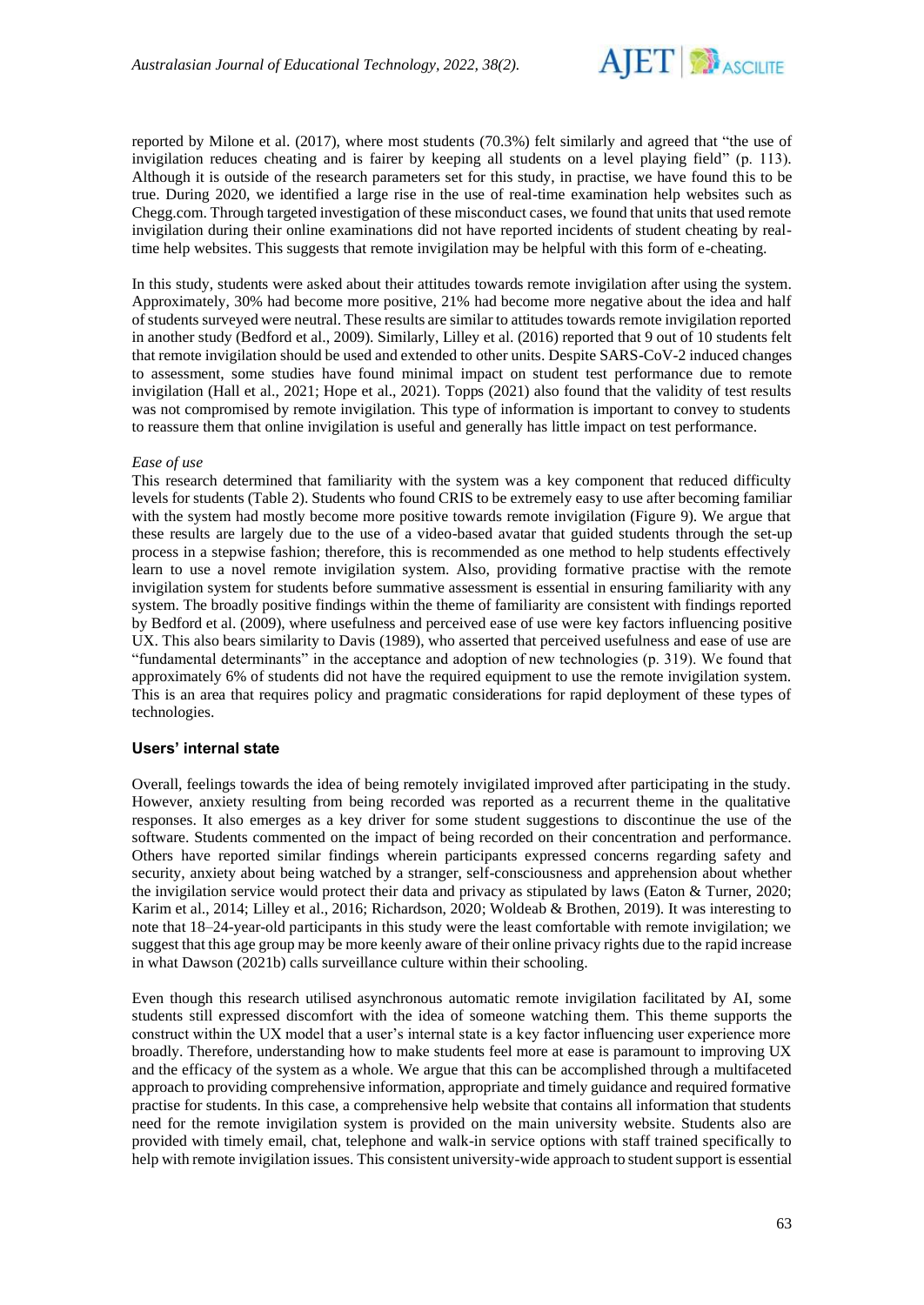

for students to feel comfortable with remote invigilation. It is possible that privately owned and managed invigilation software such as CRIS may evoke fewer privacy concerns for students compared to those run by external companies (Richardson, 2020); however, this is an area that would benefit from further research.

## **Context and UX interactions**

In this study, contextual factors were found to intersect mostly with positive UX. These were largely based on convenience, effectiveness and ease of use. This concurs with findings reported by Milone et al. (2017), who surveyed undergraduate students who were able to choose between being remotely invigilated in real time or attending a testing centre to sit for an assessment. The majority of students (79%) who answered the post-exam survey had used remote invigilation, and most students (89%) expressed a positive attitude towards the system.

Our research demonstrated that negative UX were generally caused by perceived technical problems or anxiety about being remotely invigilated. This is comparable to other findings where technical issues experienced by students negatively impacted the UX and satisfaction levels (Elsalem, 2020; Milone et al., 2017). There is emerging evidence to suggest that remote e-exams and online invigilation may be more stressful for students than face-to-face examinations; however, more research is needed in this area (Eaton & Turner, 2020; Elsalem et al., 2020). This emphasises the need to understand student anxiety triggers and potential technical problems and then have comprehensive support structures in place to ease negative emotional responses.

We suggest that an effective approach to remote invigilation needs to achieve a balance between usefulness for cheating deterrence and detection and ease of use for de-stressing the process for students and educators. This entails that comprehensive policies are constructed to provide students and educators with information about (a) where and when remote invigilation should be used; (b) who is responsible for advising students of system requirements and for providing opportunities for system check tests before summative assessment; (c) assessment limitations; (d) requirements for identity verification; (e) processes for reviewing invigilation records; (f) alternative arrangements and exemption processes; and, (g) privacy and record management. We agree with Dawson's (2021a) 10 practical suggestions for online invigilated exams and contend that humans should always be part of the decision-making process regarding any suspected academic integrity breach rather than relying on AI (Dawson, 2021b). We argue that this balance can be achieved with appropriate policy, guidance and support structures, which will facilitate familiarity between the student and the remote invigilation system.

# **Conclusions**

This study employed a UX model to understand the student experience of an asynchronous remote invigilation system with AI. The first two components of the UX model are explored in detail; however, there was less opportunity to examine how context, assessment length and the physical environment where the student interacts with CRIS, influenced UX. This presents an opportunity for future work. It is important to note that over the 3-year research period, the system did improve (i.e., the addition of further support information, frequently asked questions) and more units commenced using the software. The research is limited by the use of a single, custom-developed asynchronous remote invigilation system used at one university. However, our results show a high level of consistency with other studies where issues of privacy and technical aspects were highlighted as being important to the UX, emotional reaction and acceptance of remote invigilation technology (Bedford et al., 2009; Eaton & Turner, 2020; Karim et al. 2014; Lilley et al. 2016; Milone et al. 2017). Perceived technical problems negatively influenced student emotions; therefore, prioritising strategies to address this may improve attitudes and experience towards remote invigilation. We suggest that comprehensive policies and effective communication is needed to ensure students understand remote invigilation processes, particularly with regard to privacy considerations. As most students in the study had not heard of and had no prior experience with remote invigilation, the concept of familiarity emerged as a significant factor that positively influenced perceived ease of use, comfort level and student UX in general. We anticipate that further practice will encourage familiarity and consequently more positive attitudes towards remote invigilation.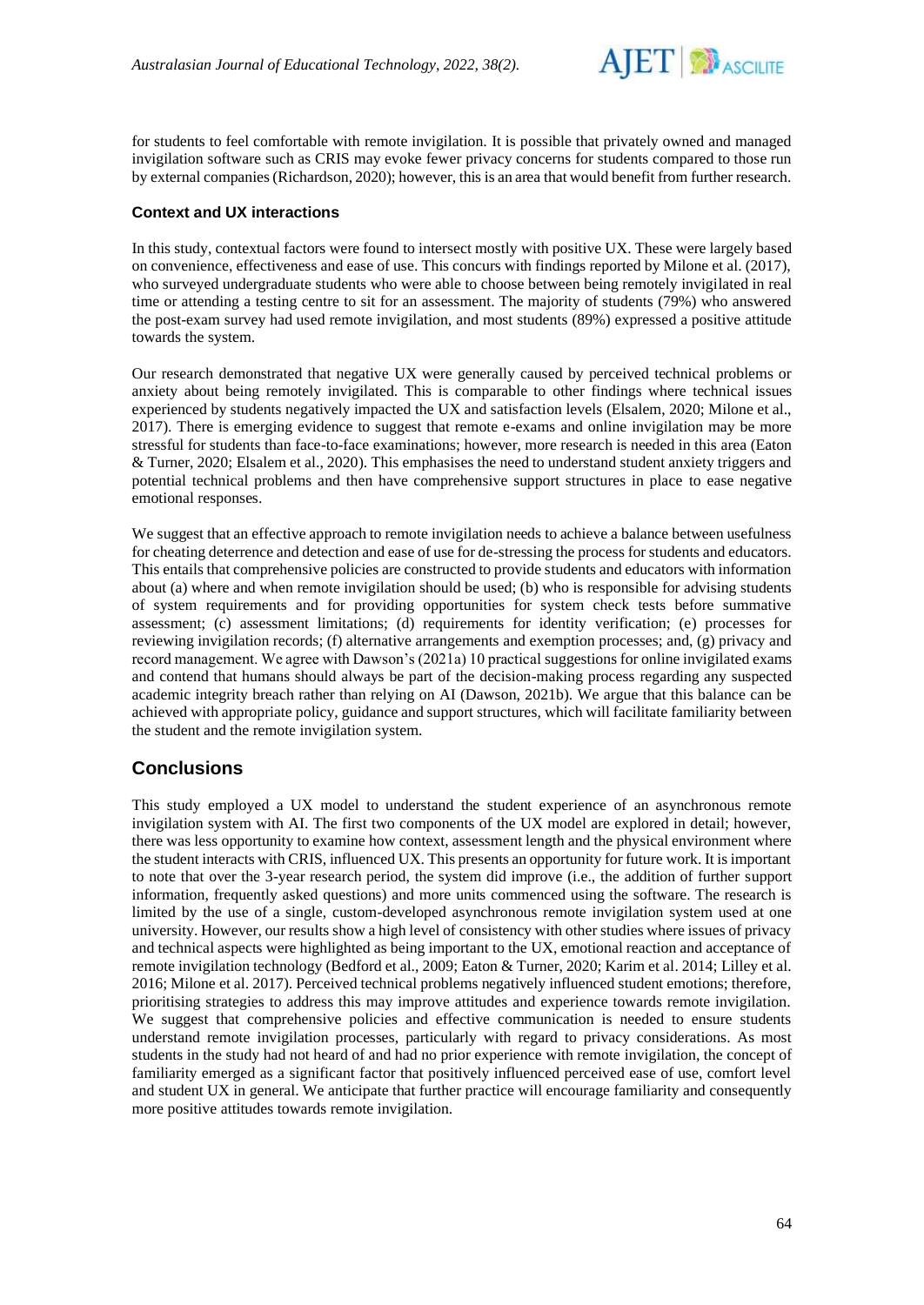

# **Declaration of interest**

This study was made possible through funding by Curtin University Innovation Grants through Curtin Learning and Teaching, Office of the Deputy Vice Chancellor Academic. The funding area was not involved in study design; in the collection, analysis and interpretation of data; in the writing of the report; or in the decision to submit the article for publication. Some information presented in this paper has been adapted for use as part of Universities Australia Academic Integrity Best Practice Principles Case Study entitled Online Invigilation at Curtin University. At the time of writing, the authors have no conflicts of interest for the remote invigilation software in relation to commercialisation or payment for services. The authors of the paper are the developers of the software.

# **Acknowledgements**

We would like to acknowledge the Engineering Institute of Technology, early adopters of this software, as well as the support of Professor Jon Yorke and Professor Jill Downie, who helped make this project possible.

# **References**

- Alessio, H., Malay, N., Maurer, K., Bailer, A., & Rubin, B. (2017). Examining the effect of proctoring on online test scores. *Online Learning*, *21*(1).<https://doi.org/10.24059/olj.v21i1.885>
- Atoum, Y., Chen, L., Liu, A., Hsu, S., & Liu, X. (2017). Automated online exam proctoring. *IEEE Transactions on Multimedia*, *19*(7), 1609–1624.<https://doi.org/10.1109/tmm.2017.2656064>
- Baird, M., Sefcik, L., Steyn, S., & Price, C. (2019). Learning analytics leading to remote invigilation for eTests: A case study. In D. Ifenthaler, D.-K. Mah, & J. Y.-K. Yau (Eds.), *Utilizing learning analytics to support study success* (pp. 295–312). Springer. [https://doi.org/10.1007/978-3-319-64792-0\\_16](https://doi.org/10.1007/978-3-319-64792-0_16)
- Bedford, W., Gregg, J., & Clinton, S. (2009). Implementing technology to prevent online cheating: A case study at a small southern regional university (SSRU). *MERLOT Journal of Online Learning and Teaching, 5,* 2, 230–238[. https://jolt.merlot.org/vol5no2/gregg\\_0609.pdf](https://jolt.merlot.org/vol5no2/gregg_0609.pdf)
- Bedford, D. W., Gregg, J. R., & Clinton, M. S. (2011). Preventing online cheating with technology: A pilot study of remote proctor and an update of its use. *Journal of Higher Education Theory and Practice, 11*(2), 41–58.<http://m.www.na-businesspress.com/JHETP/BedfordWeb.pdf>
- Boyd Davis, A., Rand, R., & Seay, R. (2016). Remote proctoring: The effect of proctoring on grades. *Advances in Accounting Education: Teaching and Curriculum Innovations, 18*, 23– 50. <https://doi.org/10.1108/S1085-462220160000018002>
- Braun, V., & Clarke, V. (2013). *Successful qualitative research: A practical guide for beginners* (1st ed.). Sage.
- Bretag, T., Harper, R., Burton, M., Ellis, C., Newton, P., Saddiqui, S., Rozenberg, P., & van Haeringen, K. (2018). Contract cheating: A survey of Australian university students, *Studies in Higher Education*, 1–20.<https://doi.org/10.1080/03075079.2018.1462788>
- Brooks, J., & King, N. (2012, April 18–20). *Qualitative psychology in the real world: The utility of template analysis* [Paper presentation]. The British Psychological Society Annual Conference, London.
- Cameron, N. (2018, June 6). *What Open Universities Australia did to enact a complete business and technology transformation.* CMO[. https://www.cmo.com.au/article/641962/what-open-universities](https://www.cmo.com.au/article/641962/what-open-universities-australia-did-enact-complete-business-technology-transformation/)[australia-did-enact-complete-business-technology-transformation/](https://www.cmo.com.au/article/641962/what-open-universities-australia-did-enact-complete-business-technology-transformation/)
- Datig, I. (2015). Walking in your users' shoes: An introduction to user experience research as a tool for developing user-centered libraries. *College & Undergraduate Libraries, 22*(3–4), 234–246. <https://doi.org/10.1080/10691316.2015.1060143>
- Davis, F. D. (1989). Perceived usefulness, perceived ease of use, and user acceptance of information technology. *MIS Quarterly, 13*(3), 319–340.<https://doi.org/10.2307/249008>
- Dawson, P. (2021a). *Strategies for using online invigilated exams. Online learning good practice TEQSA.* Tertiary Education Quality and Standards Agency.

<https://www.teqsa.gov.au/sites/default/files/strategies-for-using-online-invigilated-exams.pdf>

Dawson, P. (2021b). *Defending assessment security in a digital world: Preventing e-cheating and supporting academic integrity in higher education.* Taylor & Francis. <https://doi.org/10.4324/9780429324178>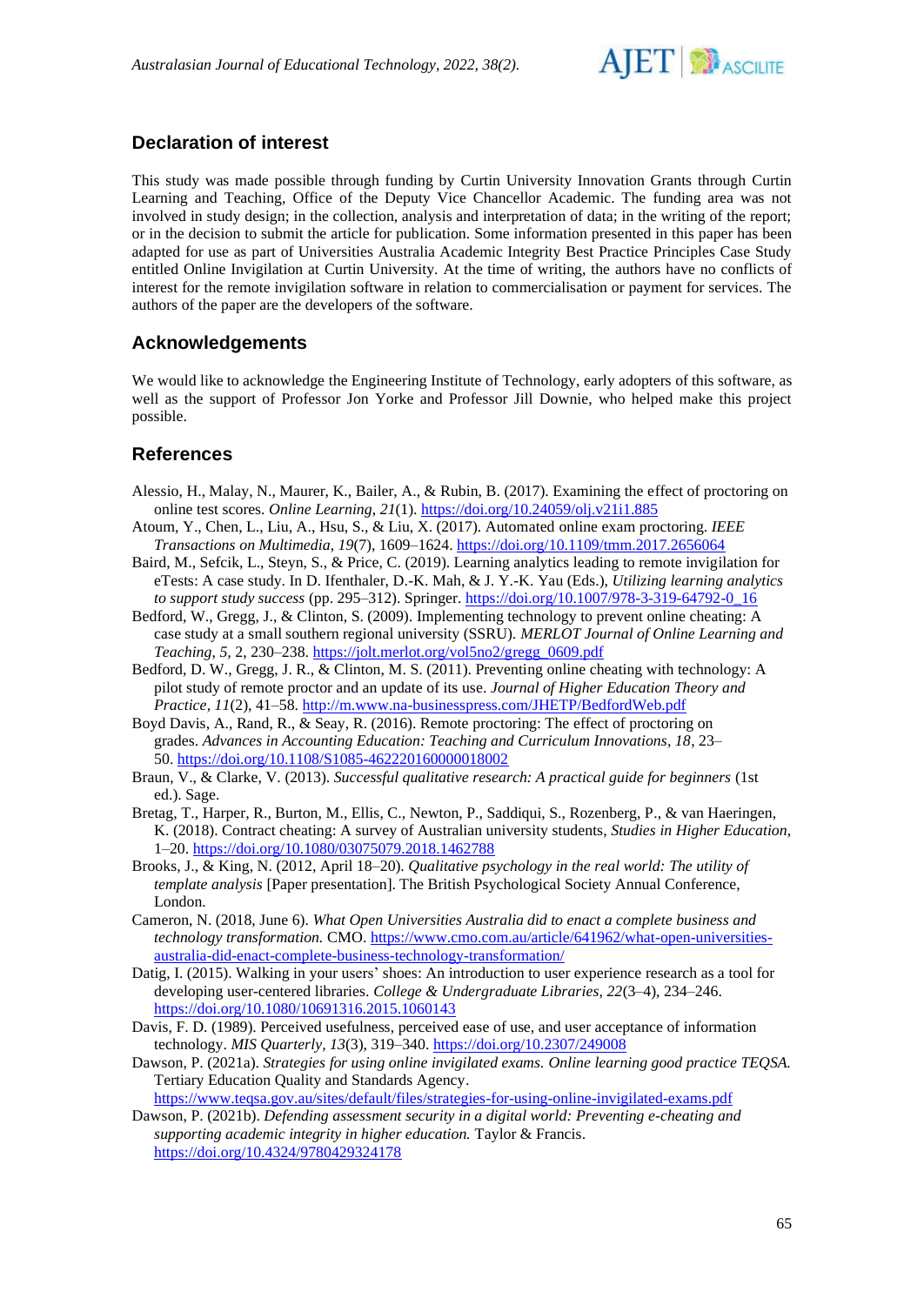

- Eaton, S. E., & Turner, K. L. (2020). Exploring academic integrity and mental health during COVID-19: Rapid review. *Journal of Contemporary Education Theory & Research*, *4*(2) 35–41. <https://doi.org/10.5281/zenodo.4256825>
- Elsalem, L., Al-Azzam, N., Jum'ah, A. A., Obeidat, N., Sindiani, A. M., & Kheirallah, K. A. (2020). Stress and behavioral changes with remote E-exams during the Covid-19 pandemic: A cross-sectional study among undergraduates of medical sciences. *Annals of Medicine and Surgery*, *60*, 271–279. <https://doi.org/10.1016/j.amsu.2020.10.058>
- Fask, A., Englander, F., & Wang, Z. (2014). Do online exams facilitate cheating? An experiment designed to separate possible cheating from the effect of the online test taking environment. *Journal of Academic Ethics, 12*(2), 101–112.<https://doi.org/10.1007/s10805-014-9207-1>
- Fayomi, O., Amodu, L., Ayo, C., Idowu, O., & Iyoha, F. (2015) E-invigilation: Panacea to examination malpractice in Nigeria. In L. G. Chova, A. López Martínez, & I. Candel Torres (Eds.), *Proceedings of the 8th International Conference of Education, Research and Innovation* (pp. 2849–2858). International Academy of Technology, Education and Development. <https://library.iated.org/view/FAYOMI2015EIN>
- Fendler, R. J., & Godbey, J. M. (2016). Cheaters should never win: Eliminating the benefits of cheating. *Journal of Academic Ethics, 14*(1), 71–85[. https://doi.org/10.1007/s10805-015-9240-8](https://doi.org/10.1007/s10805-015-9240-8)
- Fenu, G., Marras, M., & Boratto, L. (2018). A multi-biometric system for continuous student authentication in e-learning platforms. *Pattern Recognition Letters, 113*, 83–92. <https://doi.org/10.1016/j.patrec.2017.03.027>
- Gilbert, G. E., & Prion, S. (2016). Making sense of methods and measurement: The chi-square test. *Clinical Simulation in Nursing, 12*(5), 145–146.<https://doi.org/10.1016/j.ecns.2015.12.013>
- Gómez-López, P., Simarro, F., & Bonal, M. (2019). Analysing the UX scope through its definitions*.* In J. Abascal, M. Arrue, N. Garay-Vitoria, & M. D. Lozano (Eds.), *Interacción '19—Proceedings of the XX International Conference on Human Computer Interaction* (pp. 1–4). Association for Computing Machinery**.** <https://doi.org/10.1145/3335595.3335648>
- Greenland, S. J., & Moore, C. (2014). Patterns of student enrolment and attrition in Australian open access online education: A preliminary case study. *Open Praxis, 6*(1), 45–54. <https://doi.org/10.5944/openpraxis.6.1.95>
- Hall, E. A., Spivey, C., Kendrex, H., & Havrda, D. E. (2021). Effects of remote proctoring on composite exam performance among Doctor of Pharmacy students. *American Journal of Pharmaceutical Education*, *85*(8) 824–828. <https://doi.org/10.5688/ajpe8410>
- Hassenzahl, M., & Tractinsky, N. (2006). User experience: A research agenda. *Behaviour & Information Technology, 25*(2), 91–97[. https://doi.org/10.1080/01449290500330331](https://doi.org/10.1080/01449290500330331)
- Hope, D., Davids, V., Bollington, L., & Maxwell, S. (2021). Candidates undertaking (invigilated) assessment online show no differences in performance compared to those undertaking assessment offline. *Medical Teacher*, *43*(6), 1–14[. https://doi.org/10.1080/0142159X.2021.1887467](https://doi.org/10.1080/0142159X.2021.1887467)
- Hoskin, T. (2012). Parametric and nonparametric: Demystifying the terms. Mayo Clinic. [https://www.mayo.edu/research/documents/parametric-and-nonparametric-demystifying-the](https://www.mayo.edu/research/documents/parametric-and-nonparametric-demystifying-the-terms/doc-20408960)[terms/doc-20408960](https://www.mayo.edu/research/documents/parametric-and-nonparametric-demystifying-the-terms/doc-20408960)
- Hylton, K., Levy, Y., & Dringus, L.P. (2016). Utilizing webcam-based proctoring to deter misconduct in online exams. *Computers & Education*, *92–93*, 53–63.<https://doi.org/10.1016/j.compedu.2015.10.002>
- Jefferies, A., Barton, K., Meere, J., Pyper, A., Yip, P. Y., & Peramunagama, S. (2017). Trialling online proctoring for e-assessments: Early outcomes from the Erasmus+ OP4RE Project. In A. Mesquita & P. Peres (Eds.), *Proceedings of the 16th European Conference on e-Learning* (pp. 221–228). Academic Conference Publishing International.
- Karim, M. N., Kaminsky, S. E., & Behrend, T. S. (2014). Cheating, reactions, and performance in remotely proctored testing: An exploratory experimental study. *Journal of Business and Psychology*, *29*(4), 555–572.<https://doi.org/10.1007/s10869-014-9343-z>
- King, N. (2012). Doing template analysis., In G. Symon & C. Cassell (Eds.), *Qualitative organizational research: Core methods and current challenges* (pp. 77–101). Sage. <https://doi.org/10.4135/9781526435620.n24>
- Lilley, M., Meere, J., & Barker, T. (2016). Remote live invigilation: A pilot study. *Journal of Interactive Media in Education*, *2016*(1), 1–5. <https://doi.org/10.5334/jime.408>
- McCabe, D. L., Butterfield, K. D., & Treviño, L. K. (2012). *Cheating in college: Why students do it and what educators can do about it*. The Johns Hopkins University Press.
- McCrum-Gardner, E. (2008). Which is the correct statistical test to use? *British Journal of Oral and Maxillofacial Surgery, 46*(1), 38–41.<https://doi.org/10.1016/j.bjoms.2007.09.002>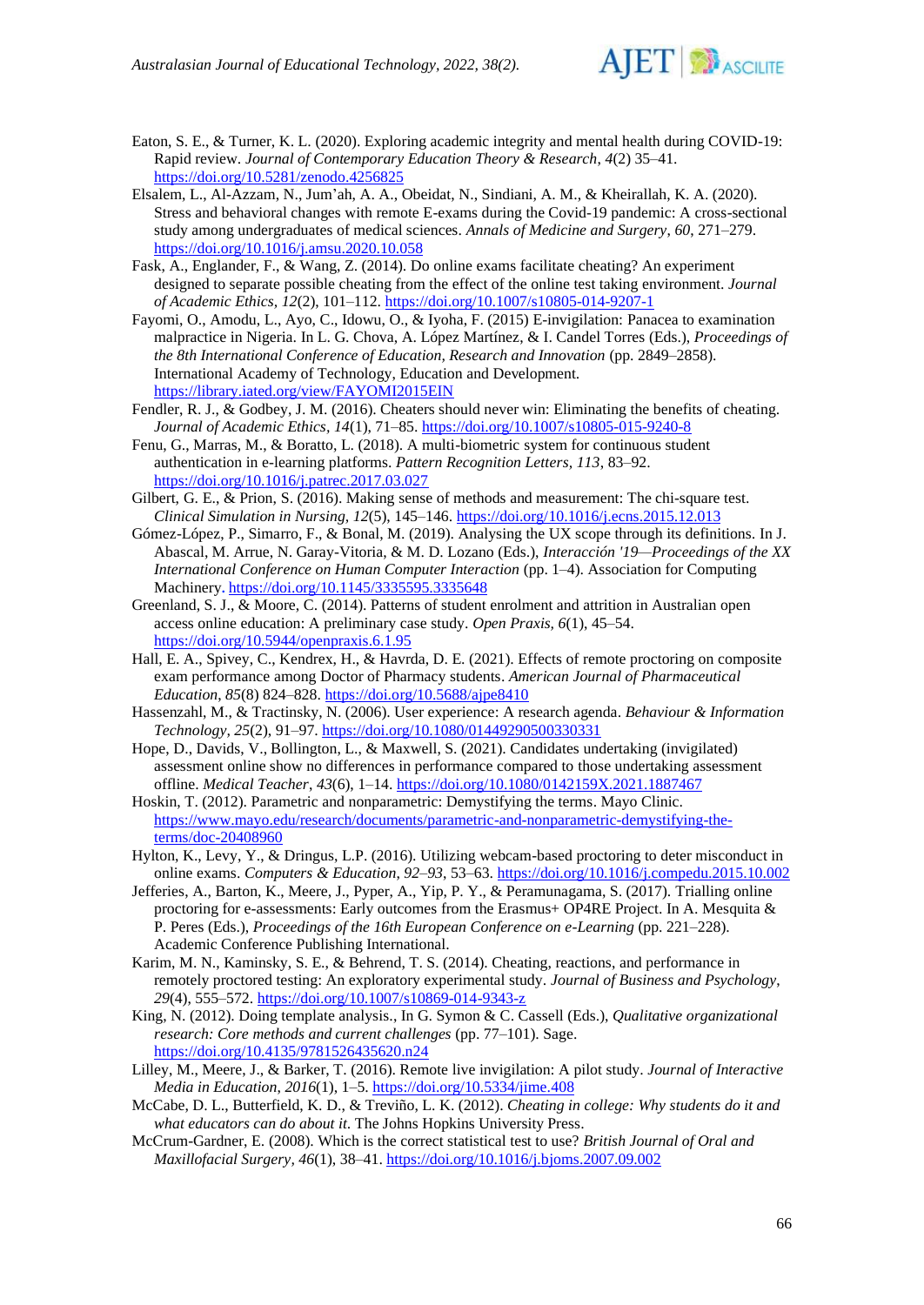

McHugh, M. L. (2013). The chi-square test of independence. *Biochemia Medica*, *23*(2), 143–149. <https://doi.org/10.11613/BM.2013.018>

- Mellar, H., Peytcheva-Forsyth, R., Kocdar, S., Karadeniz, A., & Yovkova, B. (2018) Addressing cheating in e-assessment using student authentication and authorship checking systems: teachers' perspectives. *International Journal for Educational Integrity*, *14*, Article 2[. https://doi.org/10.1007/s40979-018-](https://doi.org/10.1007/s40979-018-0025-x) [0025-x](https://doi.org/10.1007/s40979-018-0025-x)
- Milone, A. S., Cortese, A. M., Balestrieri, R. L., & Pittenger, A. L. (2017). The impact of proctored online exams on the educational experience. *Currents in Pharmacy Teaching and Learning*, *9*(1), 108–114.<https://doi.org/10.1016/j.cptl.2016.08.037>
- Morse, J. M. (2004). Purposive sampling. In M. S. Lewis-Beck, A. Bryman, & T. Futing Liao (Eds.), *The SAGE Encyclopedia of social science research methods* (pp. 884–885). Sage. <https://doi.org/10.4135/9781412950589>
- Parnther, C. (2020). Academic misconduct in higher education: A comprehensive review. *Journal of Higher Education Policy and Leadership Studies, 1*(1), 25–45. https://doi.org/10.29252/johepal.1.1.25
- Pereira, S. M. C., & Leslie, G. (2010). Testing differences between two samples of continuous data. *Australian Critical Care, 23*(3), 160–166.<https://doi.org/10.1016/j.aucc.2010.06.002>
- Richardson, H. (2020, July 16). University students at UQ raise concerns about online exam monitoring service ProctorU. *ABC News*. [https://www.abc.net.au/news/2020-07-16/uq-privacy-issues-concerns](https://www.abc.net.au/news/2020-07-16/uq-privacy-issues-concerns-student-exams/12454964)[student-exams/12454964](https://www.abc.net.au/news/2020-07-16/uq-privacy-issues-concerns-student-exams/12454964)
- Rios, J. A., & Liu, O. L. (2017). Online proctored versus unproctored low-stakes internet test administration: Is there differential test-taking behavior and performance? *American Journal of Distance Education, 31*(4), 226–241.<https://doi.org/10.1080/08923647.2017.1258628>
- Sauer, J., Sonderegger, A., & Schmutz, S. (2020). Usability, user experience and accessibility: Towards an integrative model. *Ergonomics*, *63*(10), 1207–1220. <https://doi.org/10.1080/00140139.2020.1774080>
- Shorten, A., & Smith, J. (2017). Mixed methods research: expanding the evidence base. *Evidence-Based* 
	- *Nursing, 20*(3), 74–75.<https://doi.org/10.1136/eb-2017-102699>
- Simonsen, J. G. (2018). User experience*.* In N. Kent & J. Kirakowski (Eds.), *The Wiley Handbook of human computer interaction set* (pp. 198–211) John Wiley and Sons Ltd.
- Topps, M. (2021). Remote proctoring provides candidates a safe way to continue the path to licensure. *Canadian Medical Education Journal*, *12*(1), 113–114. <https://doi.org/10.36834/cmej.71437>
- Ullah, A., Xiao, H., & Barker, T. (2016). A classification of threats to remote online examinations*.* In *Proceedings of the IEEE 7th Annual Information Technology, Electronics and Mobile Communication Conference* (pp. 1–7). IEEE.<https://doi.org/10.1109/IEMCON.2016.7746085>
- Varpio, L., Ajjawi, R., Monrouxe, L. V., O'Brien, B. C., & Rees, C. E. (2017). Shedding the cobra effect: problematising thematic emergence, triangulation, saturation and member checking. *Medical Education, 51*(1), 40–50.<https://doi.org/10.1111/medu.13124>
- Vegendla, A., & Sindre, G. (2019). Mitigation of cheating in online exams: Strengths and limitations of biometric authentication In A. Kumar (Ed.), *Biometric authentication in online learning environments*  (pp. 47–68). IGI Global. <https://doi.org/10.4018/978-1-5225-7724-9.ch003>
- Woldeab, D., & Brothen, T. (2019). 21st century assessment: Online proctoring, test anxiety, and student performance. *International Journal of E-Learning & Distance Education*, *34*(1) 1–10. <http://www.ijede.ca/index.php/jde/article/view/1106/1727>
- Woldeab, D., Lindsay, T., & Brothen, T. (2017). Under the watchful eye of online proctoring. In I. D. Alexander & R. K. Poch (Eds.), *Innovative learning and teaching: Experiments across the disciplines* (pp. 152–166). University of Minnesota Libraries Publishing. <https://open.lib.umn.edu/innovativeteaching/chapter/under-the-watchful-eye-of-online-proctoring/>
- Woolson, R. F. (2008) Wilcoxon signed-rank test. In R. D'Agostino, L. Sullivan, & J. Massaro (Eds.), Wiley Encyclopedia of clinical trials (pp 1–3). Wiley. <https://doi.org/10.1002/9780471462422.eoct979>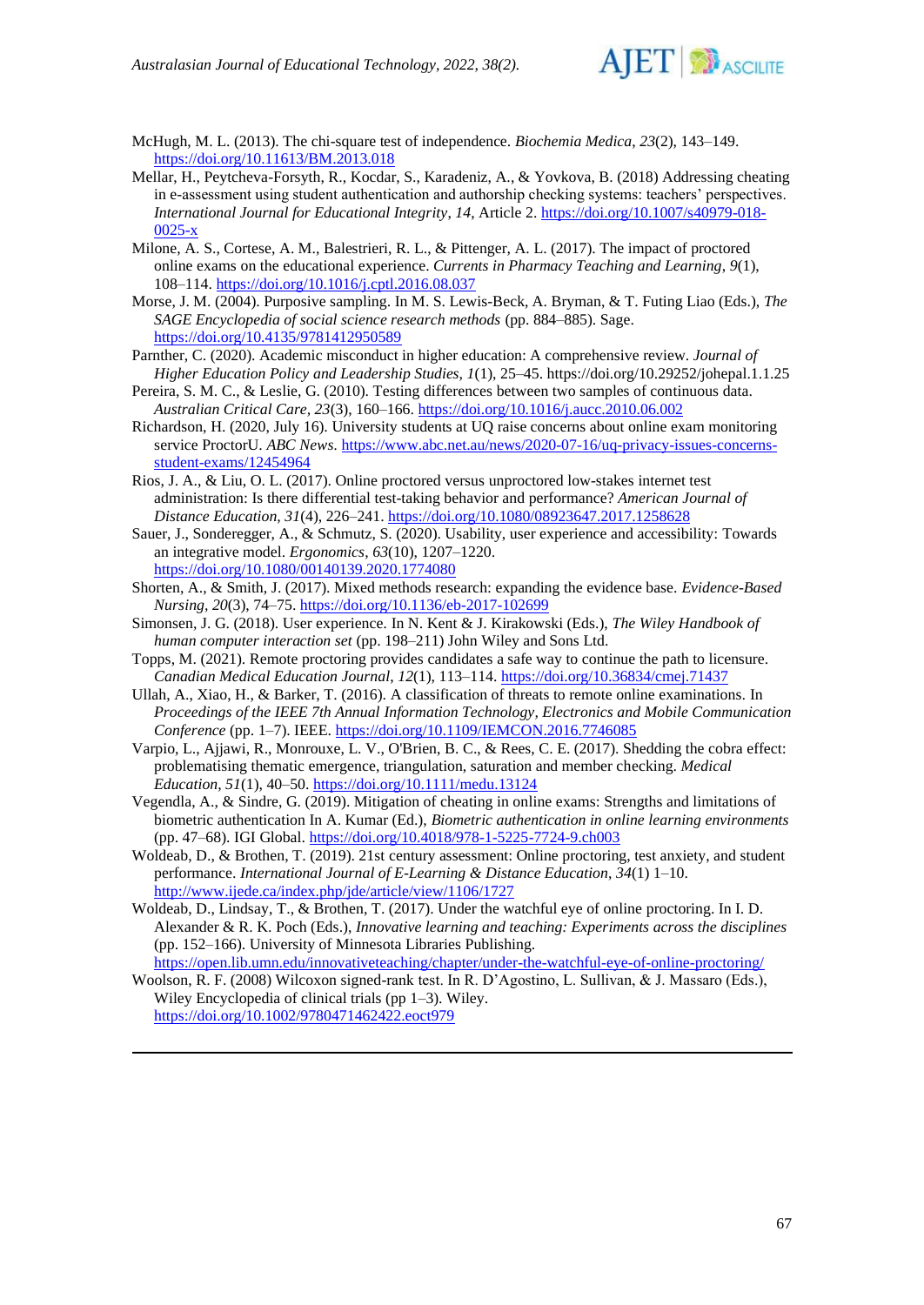

## **Corresponding author**: Lesley T. Sefcik, [Lesley.Sefcik@curtin.edu.au](mailto:Lesley.Sefcik@curtin.edu.au)

- **Copyright**: Articles published in the *Australasian Journal of Educational Technology* (AJET) are available under Creative Commons Attribution Non-Commercial No Derivatives Licence [\(CC BY-](https://creativecommons.org/licenses/by-nc-nd/4.0/)[NC-ND 4.0\)](https://creativecommons.org/licenses/by-nc-nd/4.0/). Authors retain copyright in their work and grant AJET right of first publication under CC BY-NC-ND 4.0.
- **Please cite as**: Sefcik, L. T., Veeran-Colton, T., Baird, M., Price, C., & Steyn, S. (2022). An examination of student user experience (UX) and perceptions of remote invigilation during online assessment. *Australasian Journal of Educational Technology*, *38*(2), 49-69.<https://doi.org/10.14742/ajet.6871>